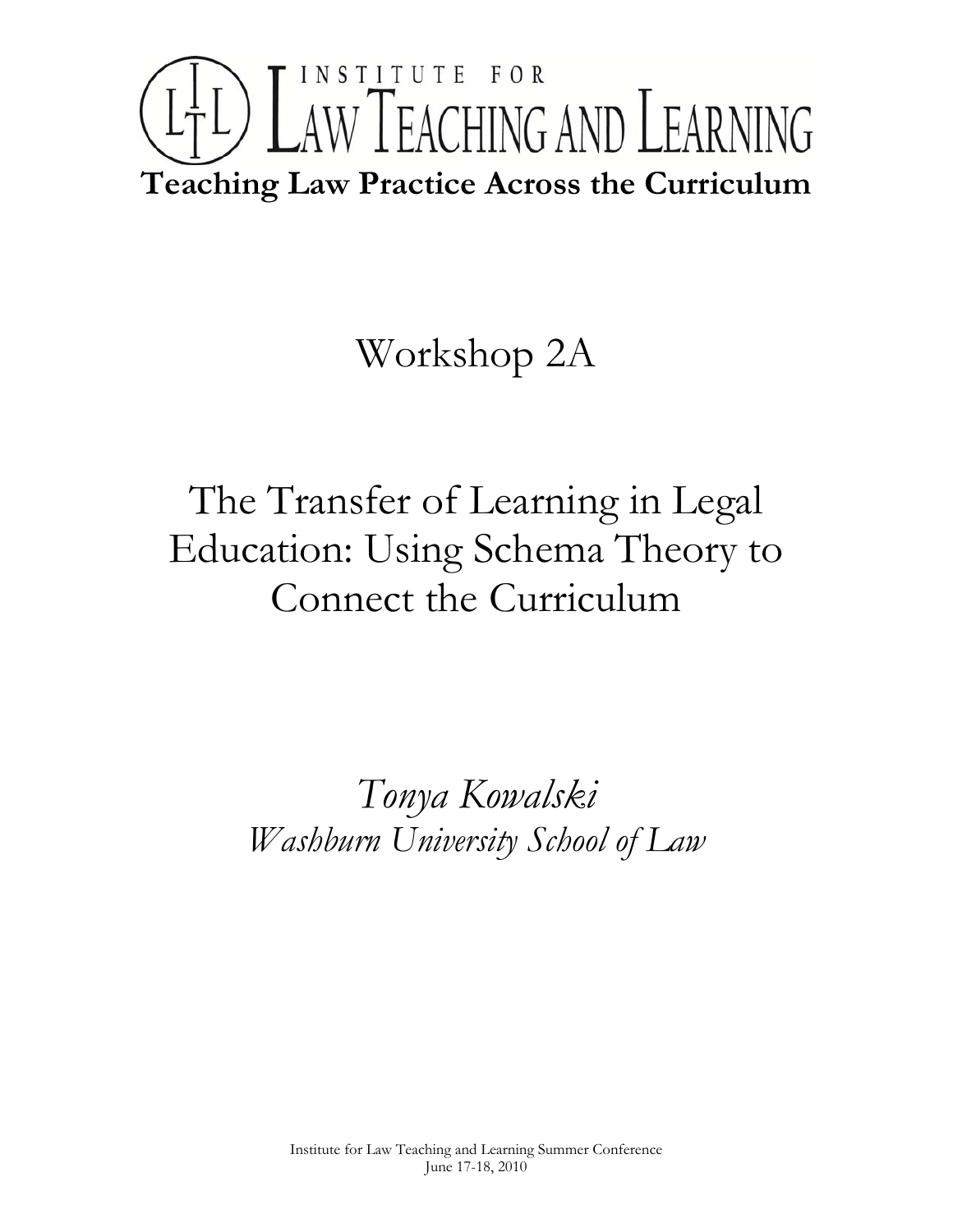

Overview



The Core Skills Approach: Four Steps for Better Transfer of Learning in Law School

## **Overview**

The Core Skills Approach draws upon the best of the transfer of learning research to help students (1) integrate the curriculum; (2) anticipate how skills will apply in new and different contexts; (3) identify helpful strategies to transfer skills and knowledge to *any* new assignment; and (4) draw upon concrete knowledge and skills suitable for a very *specific* assignment. The steps are sequenced from general to specific.

## Step One

To newer law students, the law curriculum usually seems disjointed. Even though their professors usually are trying to instill the same basic professional values and the same skills in analysis, critical thinking, advocacy, students typically do not make this connection until much later in law school or even in practice. Moreover, schema theory tells us that our brains encode information according to the environment and experiences we had when we learned it. Knowledge thus remains tied to particular courses, cases, exams, and professors and does not transfer easily. For these reasons, Step One is very simple: students use the compass and its accompanying list of core lawyering skills as a set of schema to view the curriculum as a continuum, unified by a set of constants in the form of the four core skills constellations.





## Step Two

Even when students learn to view the curriculum holistically, unified by core lawyering skills, they soon discover that those skills are expressed in different ways, depending on the context. In Step Two, the applied skills guides serve as an anticipatory schema, designed to help students determine when and how they can practice their developing skills sets. Each quadrant on the core skills compass has its own applied skills guide.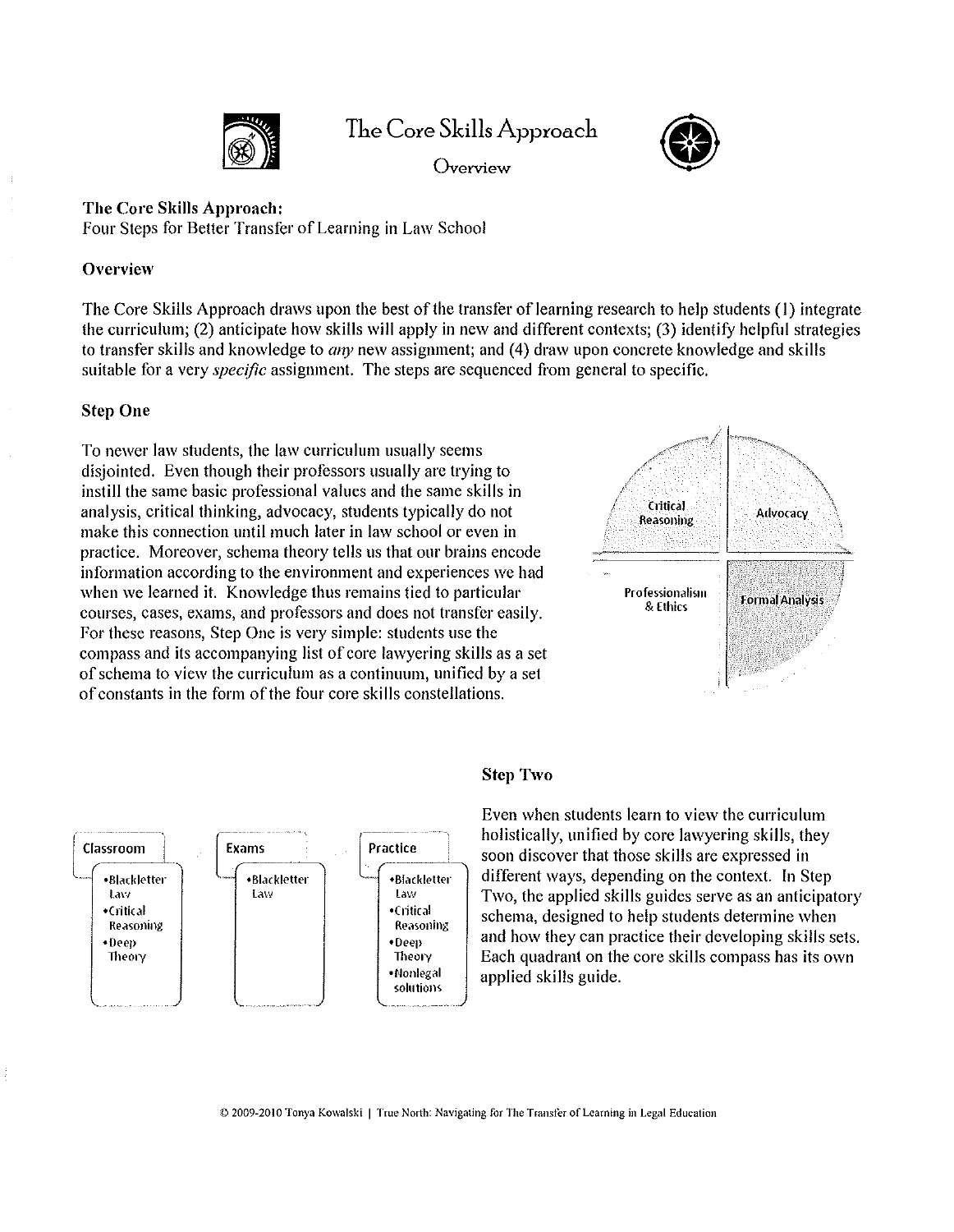### Step Three

In Steps One and Two, students learn to unify the curriculum using abstract core lawyering skills as constants, and then to anticipate how to apply skills to real problems in different contexts. Step Three is a general, reflective exercise designed to encourage students to draw upon transfer strategies whenever they encounter a new problem in their law courses or clerkships. Students can use this all-purpose exercise to analyze the expectations for the assignment; draw upon generalizable knowledge from prior learning; explore analogous learning for creative solutions; identify the skills required for the assignment; find and explore new resources; locate and troubleshoot potential models; anticipate future applications for new knowledge and skills gained through the assignment; and tap into holistic motivations that facilitate deeper learning and transferability.



| <b>Expectations</b>            | Issue-Oriented<br>Knowledge         |
|--------------------------------|-------------------------------------|
| Analogous<br><b>Situations</b> | Particular<br><b>Applied Skills</b> |
| Tailored<br>Resources          | <b>Existing Models</b>              |
| Future<br><b>Applications</b>  | Motivation                          |

### Step Four

Although Steps One through Three can stand alone as an effective approach to transfer, law professors can encourage even better transfer to the current assignment (and into practice) by tailoring a reflective exercise or checklist to the current problem in class. The exercise looks very much like that in Step Three, but emphasizes the doctrinal area(s), issues, skills, and resources involved in completing the task.

4 For Steps 824, See the transfer exercises<br>in the materiales for the Alaka-Kowalski<br>presentation on Yune 18.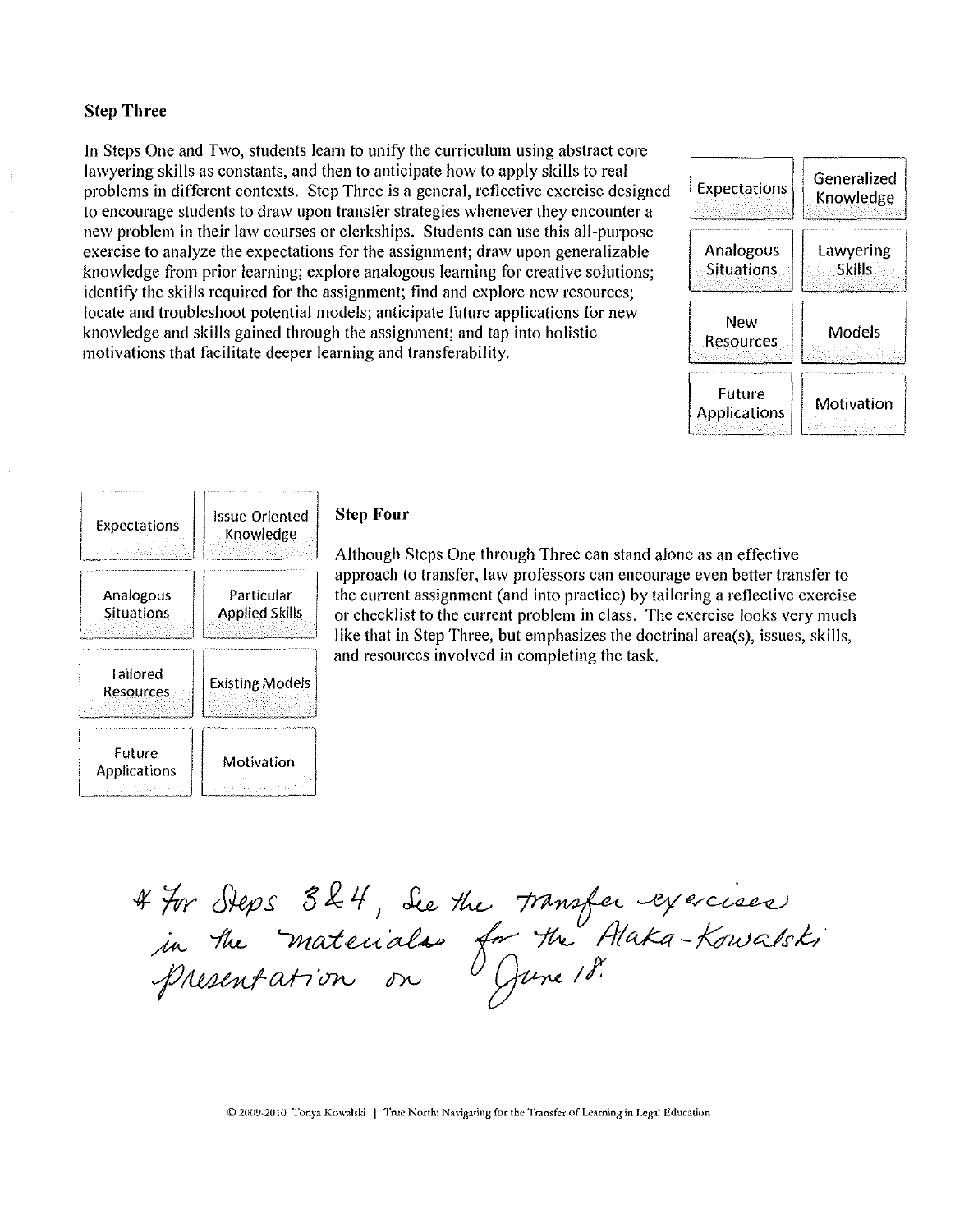





## The Core Skills Compass:

A Tool for Transferring Core Legal Skills throughout Law School and Practice



© 2009-2010 Tonya Kowalski I True North: Navigating for the Transfer of Learning in Legal Education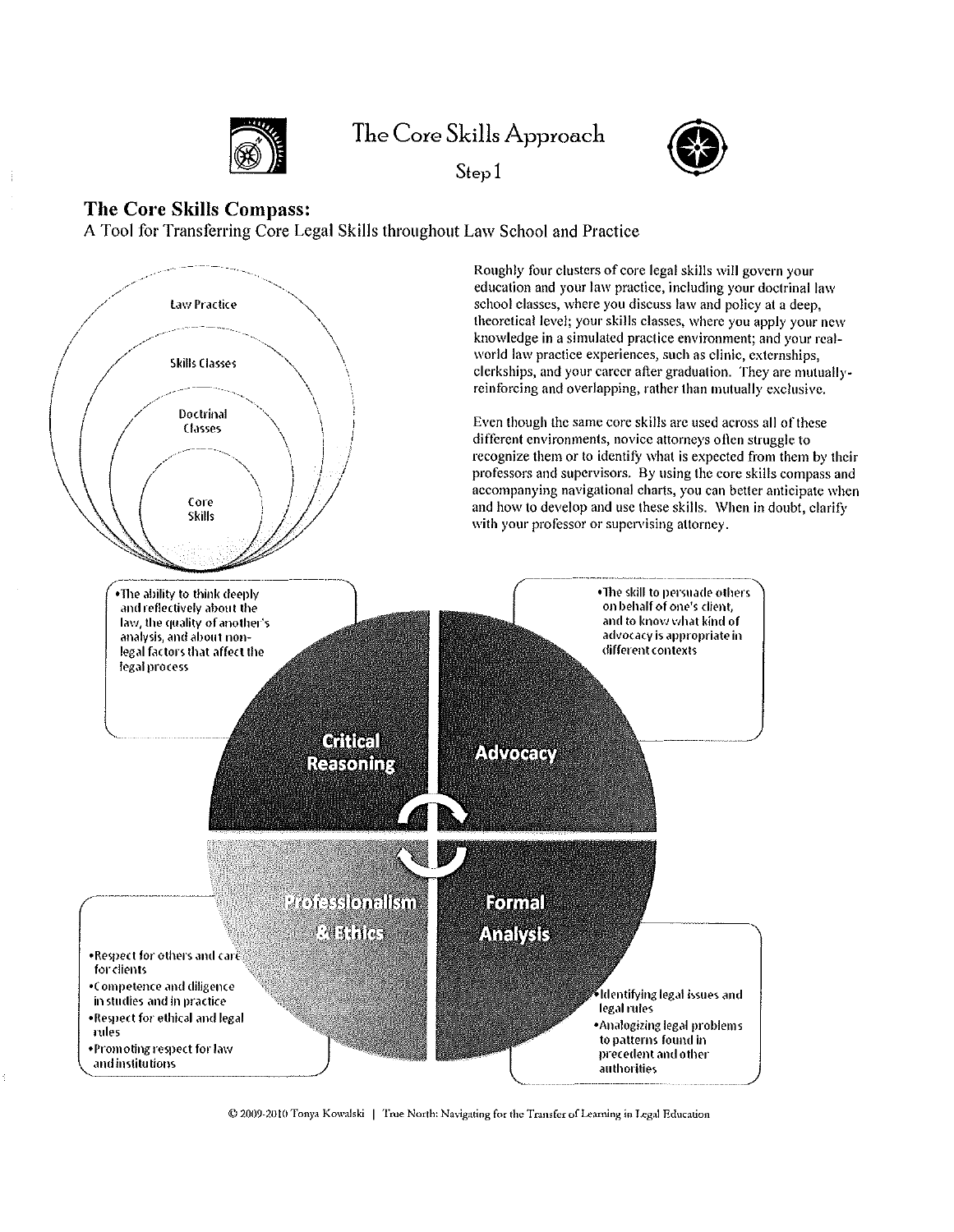

Core Skills Approach Step 2



## Applied Skills Guides

As seen in the Core Skills Compass, one way of seeing your law studies as a unified whole is to think of each course in terms of what core lawyering skills it aims to teach you. These charts can be used to help navigate your different courses, externships, clinical experiences, and clerkship experiences based on the skills represented by each of the four quadrants: Advocacy, Professionalism & Ethics, Critical Reasoning, and Formal Analysis.

The charts follow on the next four pages, and then are followed by Steps 3 and 4 in the Core Skills Approach.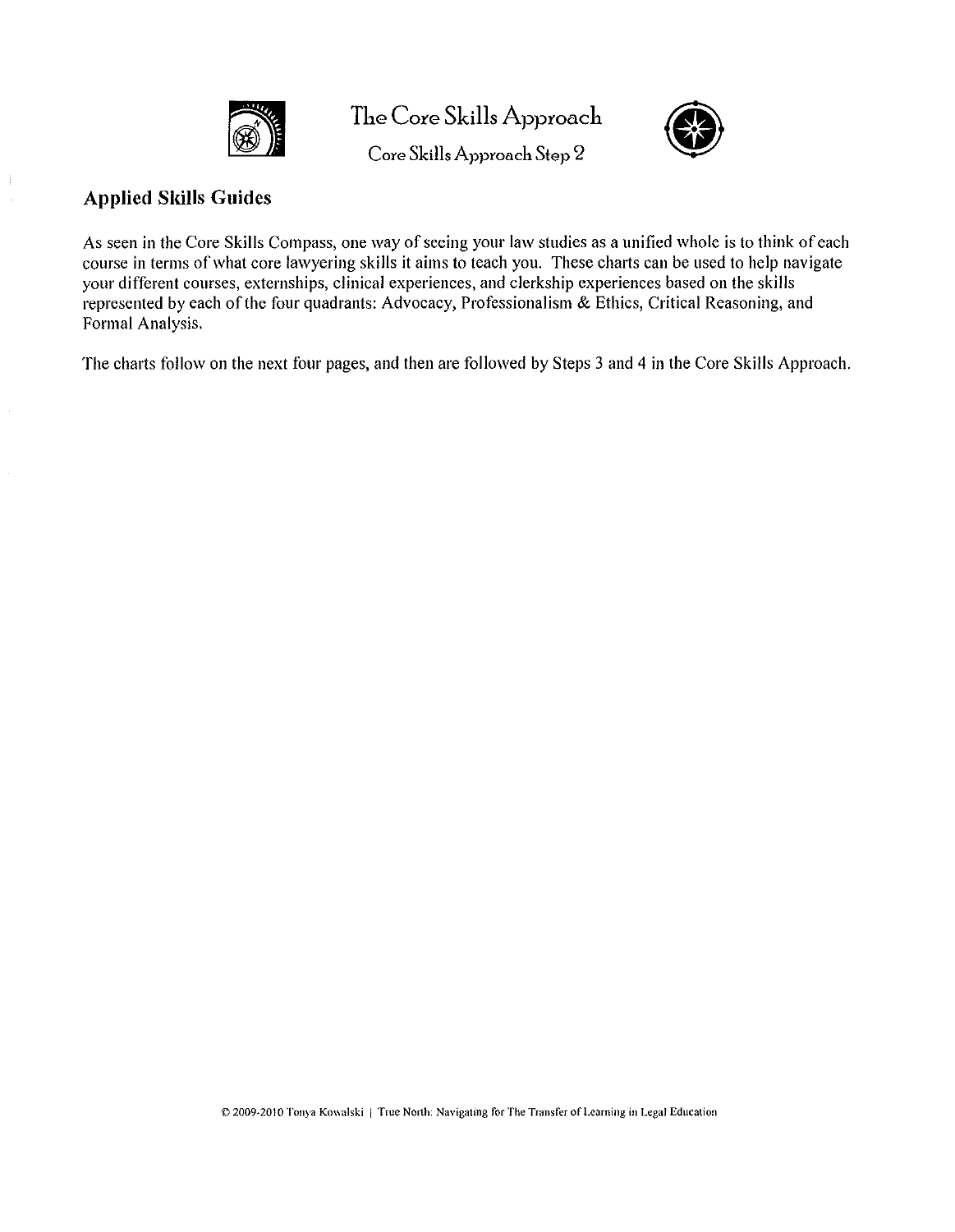

Step 2 / Guide 1

宗法禁

## Applied Skills Guide: Formal Analysis (Concrete to Theoretical)

### **LEW SERGE REGIST** 学习的

- ·(I) Intense focus on exhaustive issue-spotting. from the highly relevant to the tangential.
- \*(R) Exclusively focused on generalized, blackletter rules extracted from model codes, restatements, and common law.
- \*(A) Focused on applying blackletter rules to hypothetical facts, Ideal exam answers will also include fact pattern comparisons with cases discussed in class and in the text. There is some degree of emphasis on applying the deep, theoretical understanding developed through Socratic dialogue with the professor, but unlike the classroom setting (see far right), theory should be clearly distinguished from blackletter law, and the clear emphasis placed on blackletter analysis.
- . (C) Predicts how a court would likely rule on the particular issue identified. and summarizes the reason why.

## **TakeHome Belins**

- . (I) Usually the same as timed exams (to the left). The professor may want the (I) stated as a prediction/conclusion rather than an open-ended issue.
- •(R) High degree of focus on blackletter law. There may be some added expectation that the student will also compare jurisdictions.
- •(A) Increased emphasis on formally describing cases and other authorities, including the language of specific code provisions, as well as the facts, holding, and rationale in cases. Calls for more complex, detailed comparisons with authority, using multiple examples from different ranges of fact patterns.
- ·(C) Predicts how a court would rule on the issue and briefly summarizes the reason why.

#### **Informal Memos ard Rough's Briefs**

\*(I/C) The focus is much different from law school exams. Instead of an exhaustive assessment of many issues, the writer must predict or persuade on just one or a fewnarrow, highly relevant issues of immediate concern. The issue now takes the form of a prediction/conclusion about one discrete issue.

.(R) The rule must now focus on the law of the particular jurisdiction, rather than generalized, blackletter law. An informal memo or routine with a more conclusory analysis is usually called for onlywhen the rule and application are relatively non-controversial or reasonably settled in the jurisdiction, requiring only a modicum of proof.

- •(A) Because the issue in this type of work product tends to require less complex analysis, the focus is on comparison with a small number of key, binding authorities.
- · (C) Predicts or argues how the court should rule.
- -Examples: research memo. motion for extension of time.

#### Formal Montessing **DIGNIOR** CRISP **CHARGE STAND**

.(I/C) As indicated to the left, in a simulated or real law practice environment. the prediction or conclusion about how a court should rule on that issue, typically including a brief summary of the reason.

• (R) Same as for informal or routine anaylisis, but there is often more call for deep proof of the rule for the jurisdiction, whether because it is unsettled, or because it has several subrules, exceptions, and historical applications that must be examined in order to understand it well. This is referred to by many professors as rule explanation, and thus an (E) is often added to IRAC here. to create IREAC, CREAC. and other variations on the formula.

- \*(A) The application also typically is not as straightforward as in an informal memo or routine brief. Rather than merely demonstrating how the jurisdiction has ruled in like cases, the writer must engage in detailed analogy and distinction with binding and persuasive authorities that demonstrate a variety of fact patterns, reasoning, and holdings.
- \*(C) Predicts or argues how a court would rule on the issue and briefly summarizes the reason why

## $E = C \cdot \frac{1}{2}$  $D$  $F$  $C$  $F$  $F$  $F$  $T$

· (I) In classroom conversations, the emphasis is usually on accurately identifying the major issue identified in a particular case.

· (R) Emphasis on blackletter rules.

\*(A) Emphasis on identifying the applications from various key cases from the reading, and using thos examples, plus hypothetical variations deeloped by the professor and the text, to come to a highly theoretical understanding of the rule. induding its logical extremes. Formal analysis for law practice also relies extensively on theory, but contrasts because there, the theory is grounded in legislative history and precedent rather than upon extreme hypothetical scenarios.

•(C) Comes into play when a professor asks the student to predict how a court likely would rule in light of the understanding developed during the conversation. Here, as in exams, it is important to distinguish between hypothetical extremes and the the existing applications demonstrated by the authorities. Hypothetical extremes are designed to show the limits and possibilities of the rule, and to expose the political, historical, racial, and policyoriented underpinnings.

© 2009-2010 Tonya Kowalski | True North: Navigating for The Transfer of Learning in Legal Education

<u>terne</u>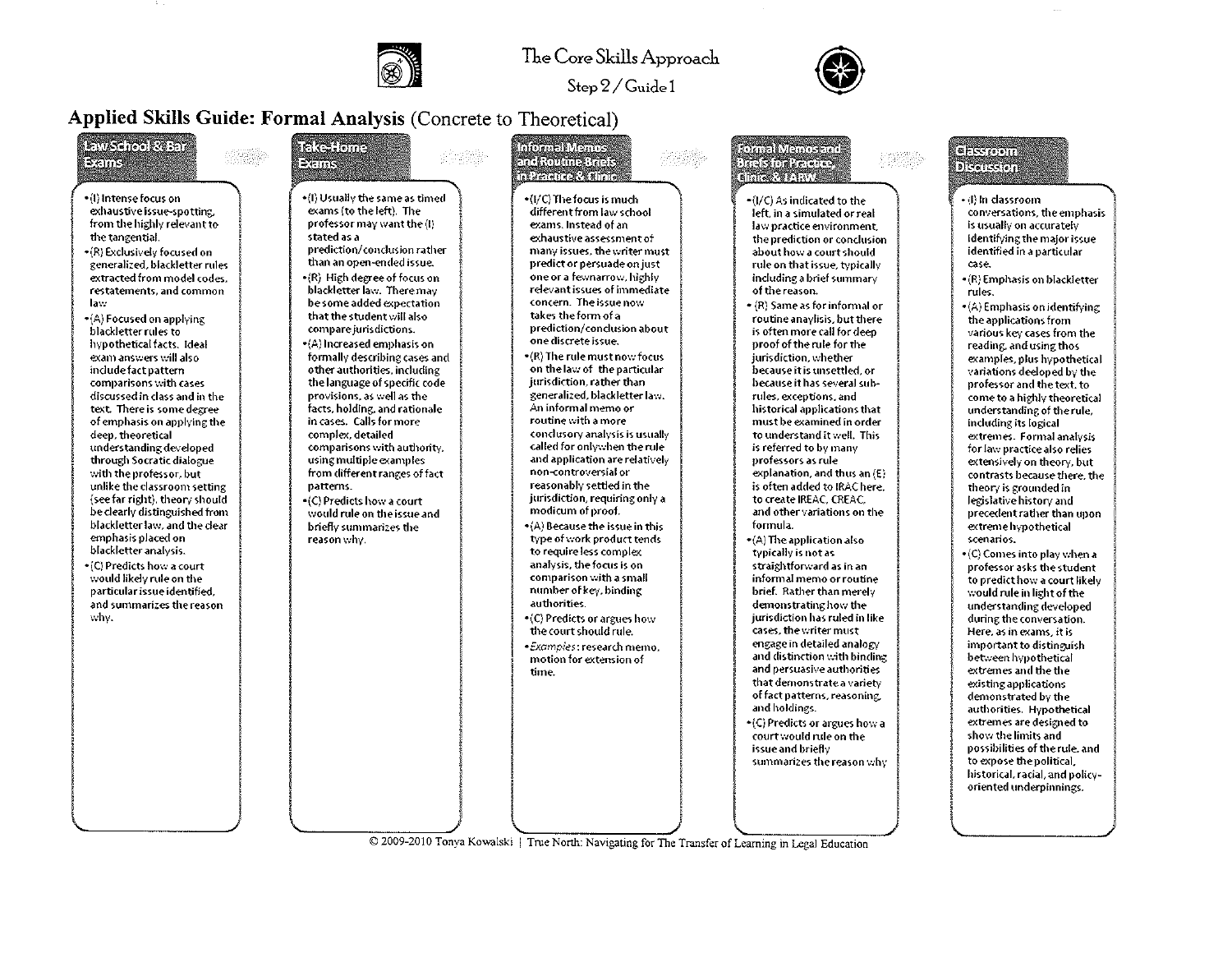

Step  $2/G$ uide  $2$ 



## Applied Skills Guide: Advocacy (Objective to Holistic to Persuasive)

 $\mathbf{A}$ 

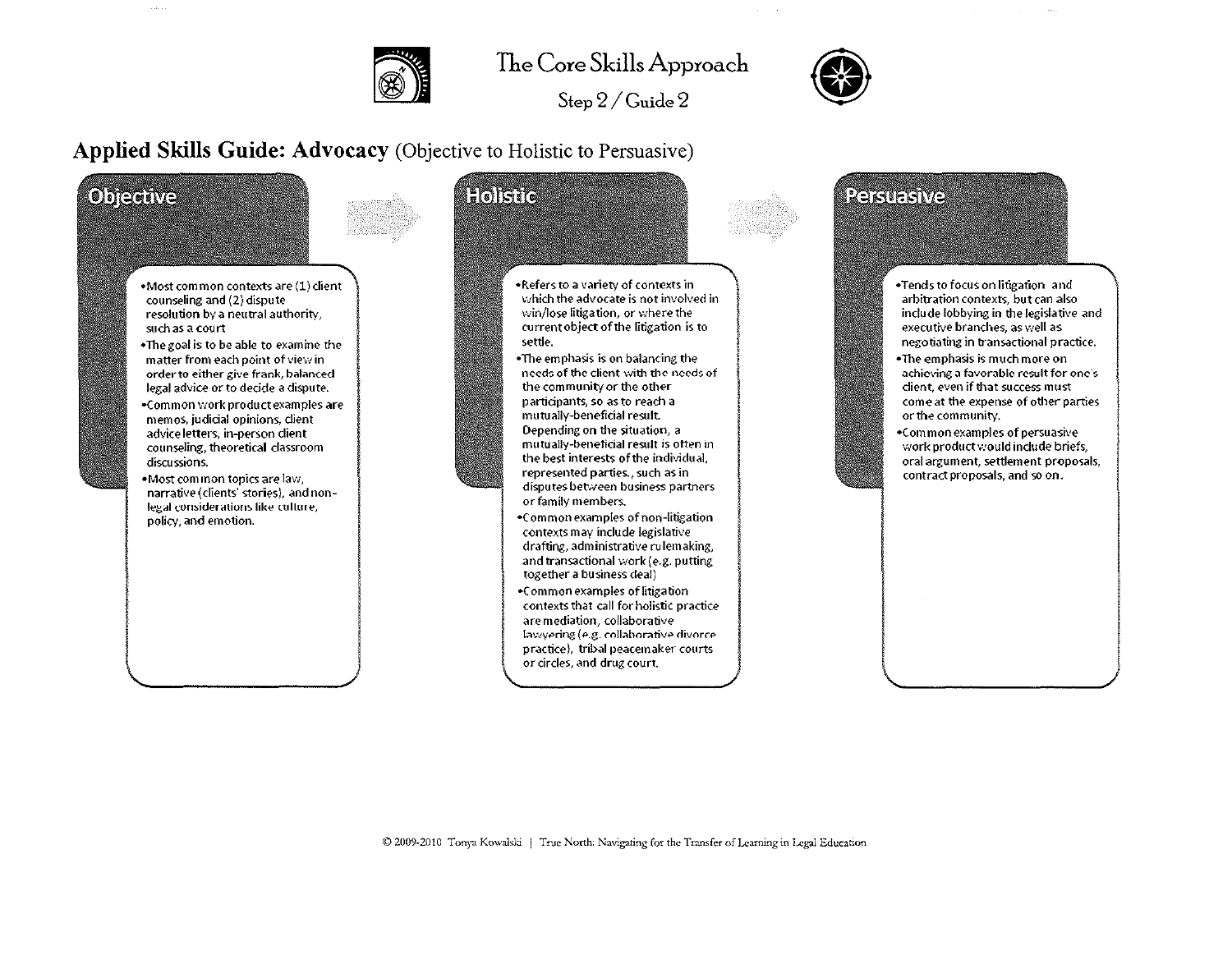

 $Step 2 / Guide 3$ 



Applied Skills Guide: Critical Reasoning (Law School to Law Practice) (Concrete / Emotional / Theoretical)



C 2009-2010 Tonya Kowalski | True North: Navigating for the Transfer of Learning in Legal Education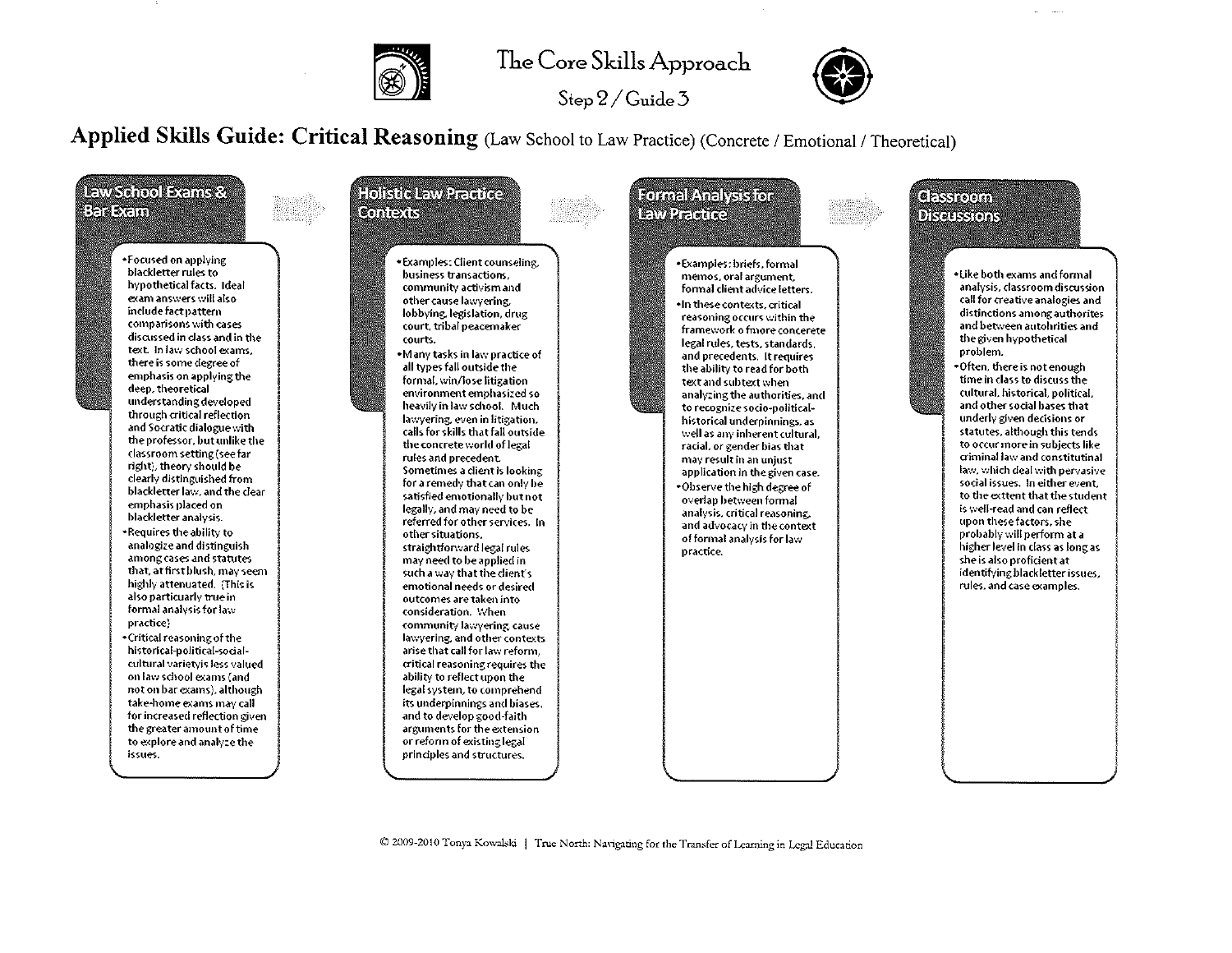

 $\mathcal{A}^{\mathcal{A}}$  and

## The Core Skills Approach





 $\omega$  ,  $\omega$  ,  $\omega$  ,  $\omega$  , and  $\omega$ 

Applied Skills Guide: Professionalism (Personal to Law School to Practice to Community)

Studens i Giusippinalinisto e ilin Belgialini <u>tagasta atu</u> Letabrana \*Like medical students, social \*Strict adherence to the \*Dignity and respect in \*Creating a positive public work students, and other formal rules of professional conduct toward others, impression of the legal professionals-in-training, law conduct in one's jurisdiction. including not only the parties profession, rule of law, and students are considered and judge(s), but also jurors, \*Protecting the client's dignity: legal institutions novice members of the court staff, opposing counsel, treating with respect \*A commitment to social professional community. and onlookers. justice and pro bono • Lifelong commitment to Accordingly, the bench, bar, ·Preparation learning cultural literacy and faculty, and student body communication skills \*Appropriate deference to will enculturate students authority figures and legal \*Competent representation into standards for institutions \*Diligent representation professional behavior and . Candor toward the tribunal will expect students to begin \*Competent representation meeting those standards while in school. . Obeying the law school's **Honor Code** \*Observing the rules of professional conduct for lawyers when engaged in any client-related work . An attitude of respect toward all peoples and collegiality toward fellow members of the profession, including professors, classmates, and law school staff . A strong work ethic and commitment to quality work product \*A developing commitment to pro bono service and social justice. +Sample contexts: classroom, homework, exams, extracurricular activities, externships, clinic work. representing the law school to the community, representing the legal profession to the community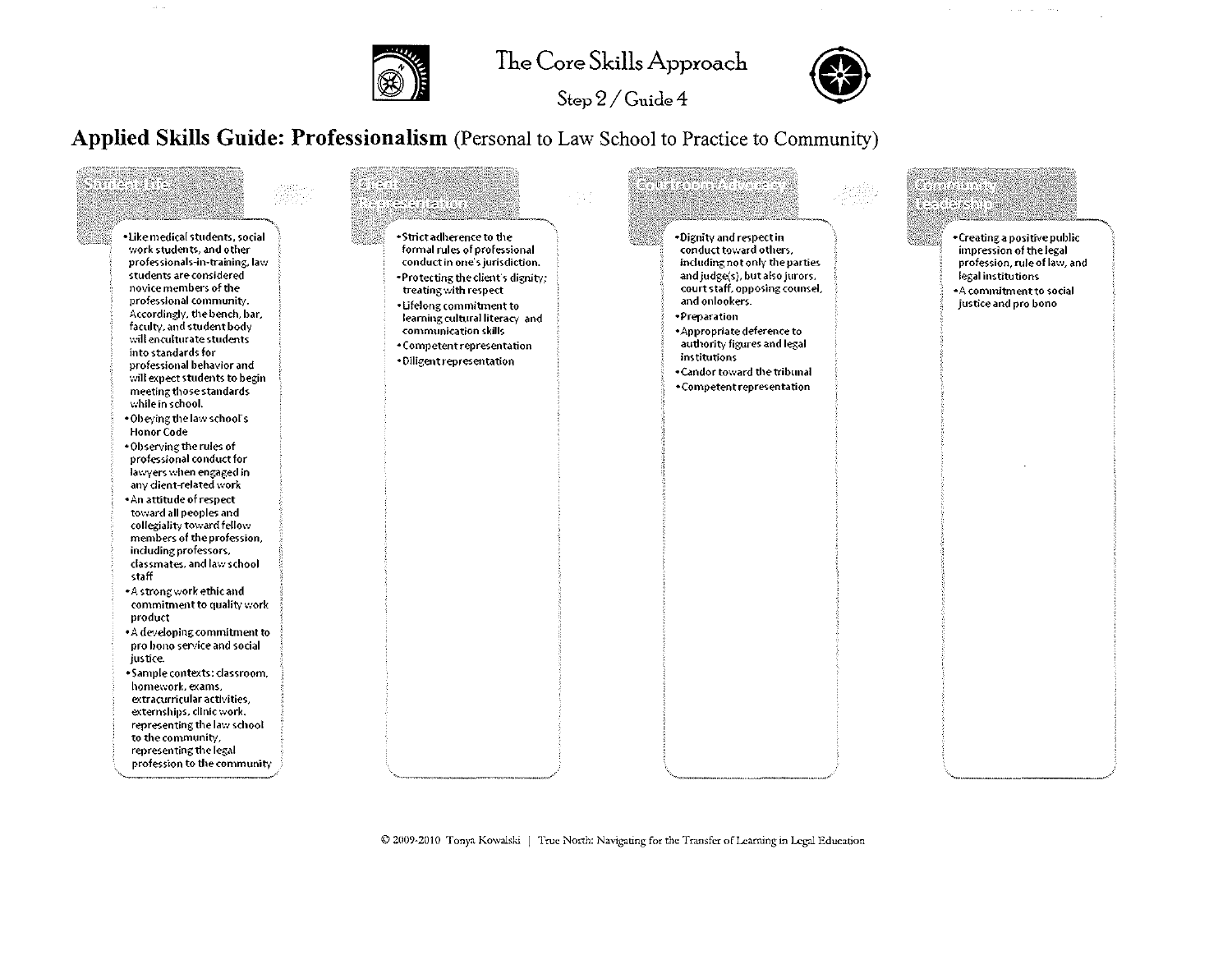

Four Steps for Better Transfer of Learning in Law School

## **Overview**

The Core Skills Approach draws upon the best of the transfer of learning research to help students (1) integrate the curriculum; (2) anticipate how skills will apply in new and different contexts; (3) identify helpful strategies to transfer skills and knowledge to *any* new assignment; and (4) draw upon concrete knowledge and skills suitable for a very *specific* assignment. The steps are sequenced from general to specific.

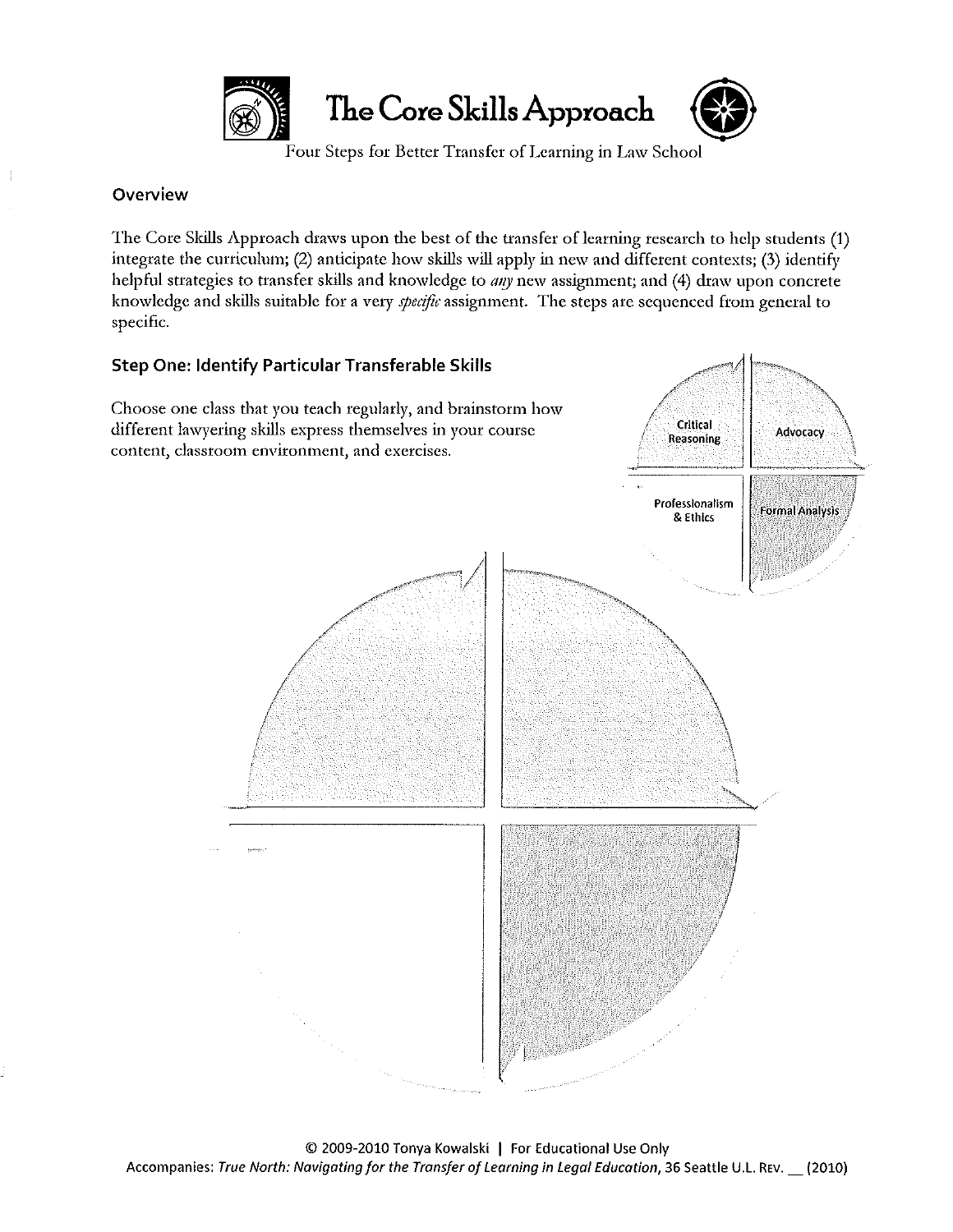## Step Two: Anticipate Applications

Now think about how those skills express themselves in at least two other contexts that students typically encounter, such as  $other courses$ , similar assignments, and law practice. See if you can articulate the differences in how those skills are used in **varying situations.**



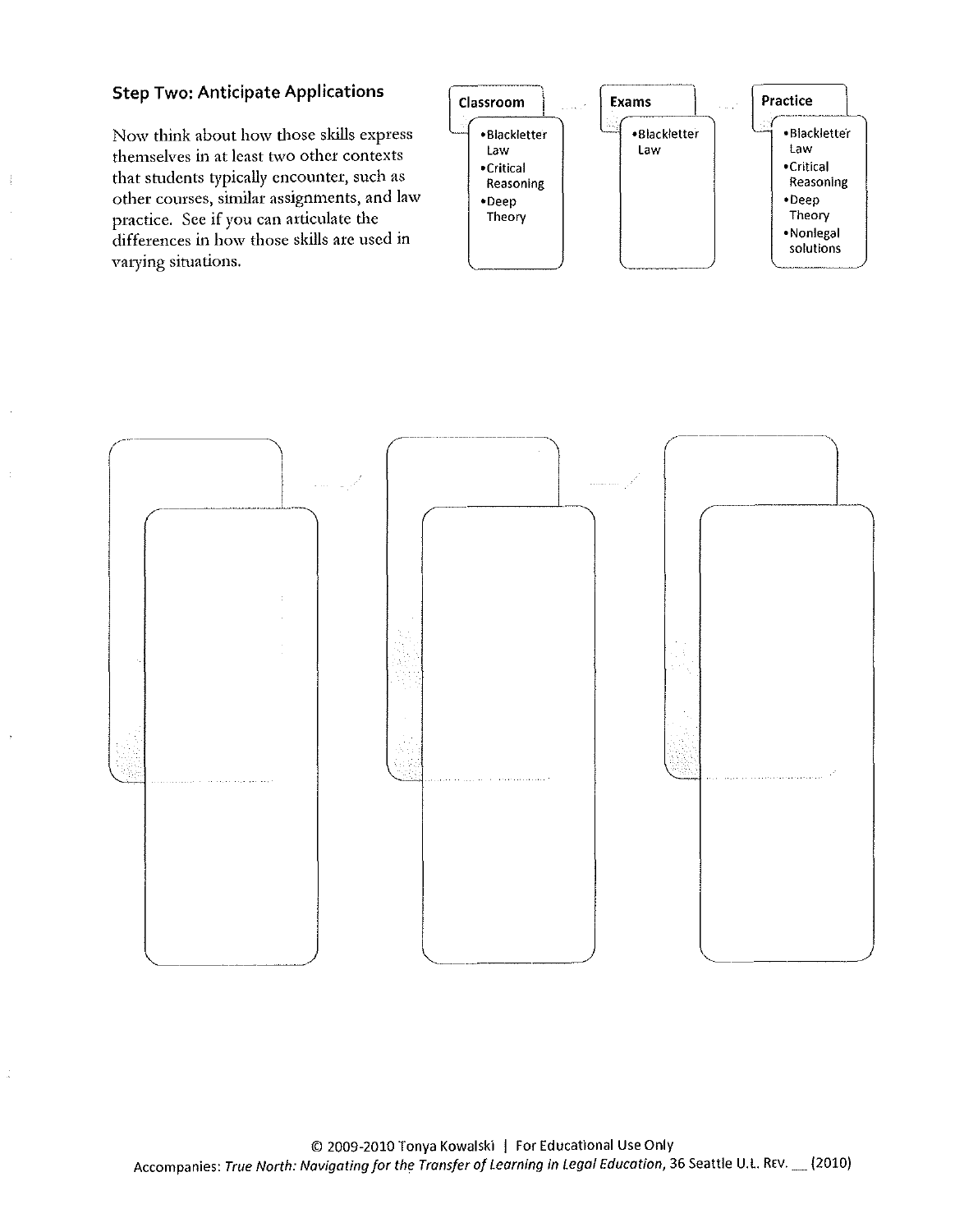## Steps Three & Four: Becoming a Better "Transfer Thinker"

Once students have received some training in how to identify transferrable skills and anticipate their other applications, they benefit from learning how to draw upon their many skill sets in later contexts. One useful tool for "forward· and backward· reaching transfer" is the reflective exercise. The tailored exercise in Step Four is very similar to the general exercise in Step Three, but **clnphasizes the doctrinal area(s), issues, skills, and resources** involved in completing a very specific task.

Reflect on a typical lawyering task where you observed yourself or your students missing opportunities to apply existing skills. Drawing upon the categories like the ones to the right, brainstorm some questions that you wish your students would ask themselves (or that you wish you would have asked yourself). Try to be more specific than just restating the category as a question.

*Specific Assignment or Task:*

*Motivationsfor Accomplishing the Task:*

*Teacher/Employer Expectations:*

*General/Content Knowledge:*

*Analogous Situationsfrom Experience:*

*Specific Lawyering Skills Involved:*

*New Resources Needed:*

*Sourcesfor Models/Samples:*

| <b>Expectations</b>                   | Generalized<br>Knowledge   |
|---------------------------------------|----------------------------|
| <b>Analogous</b><br><b>Situations</b> | Lawyering<br><b>Skills</b> |
| New<br>Resources                      | Models                     |
| Future<br><b>Applications</b>         | Motivation                 |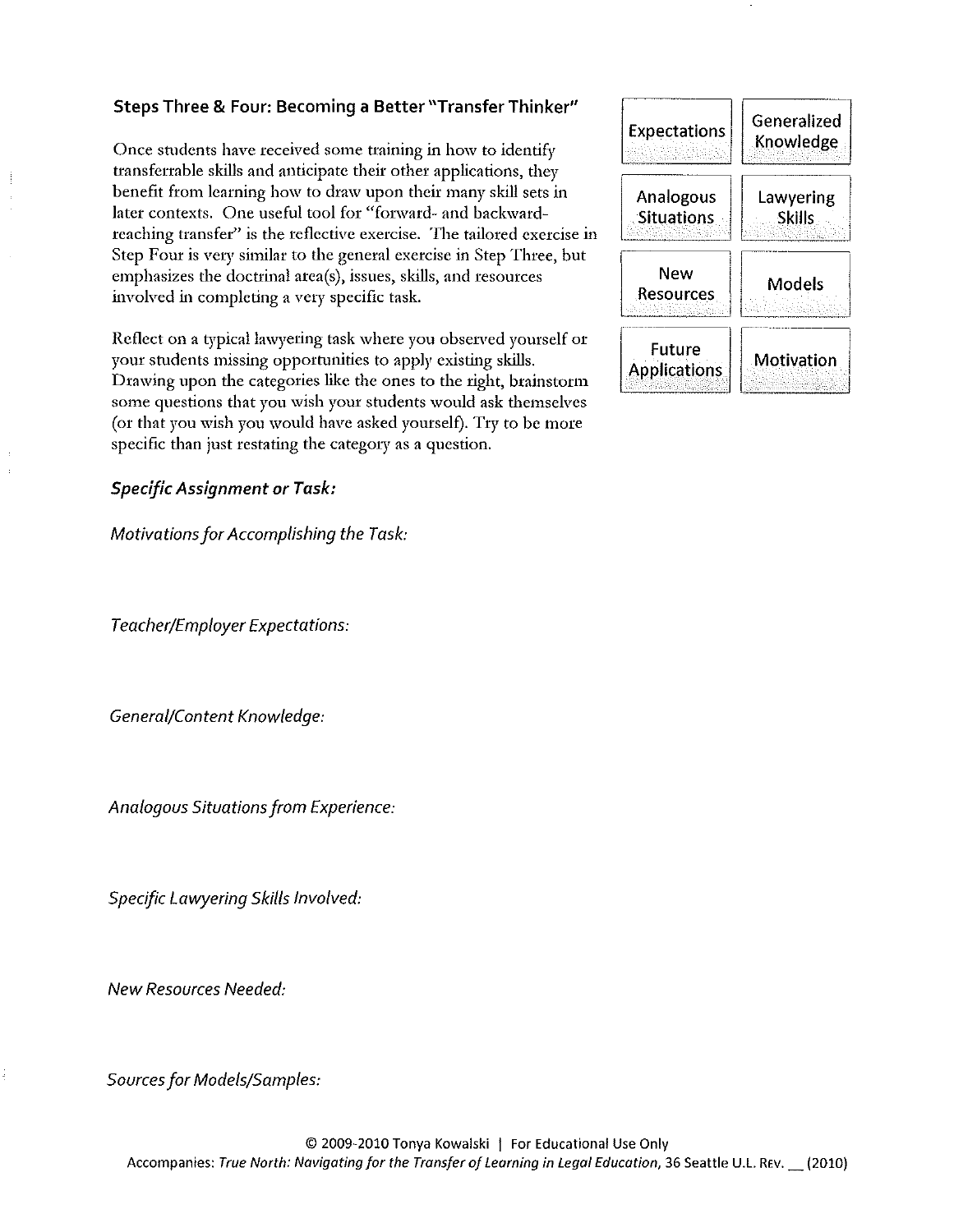## THE MINDFUL SCHOOL

# **How to Teach** for Transfer

Robin Fogarty David Perkins John Barell

€

**CALVIN T. RYAN LIBRARY**<br>**U. OF NEBRASKA AT KEARNEY** 

TRAINING AND PUBLISHING, INC. Arlington Heights, Illinois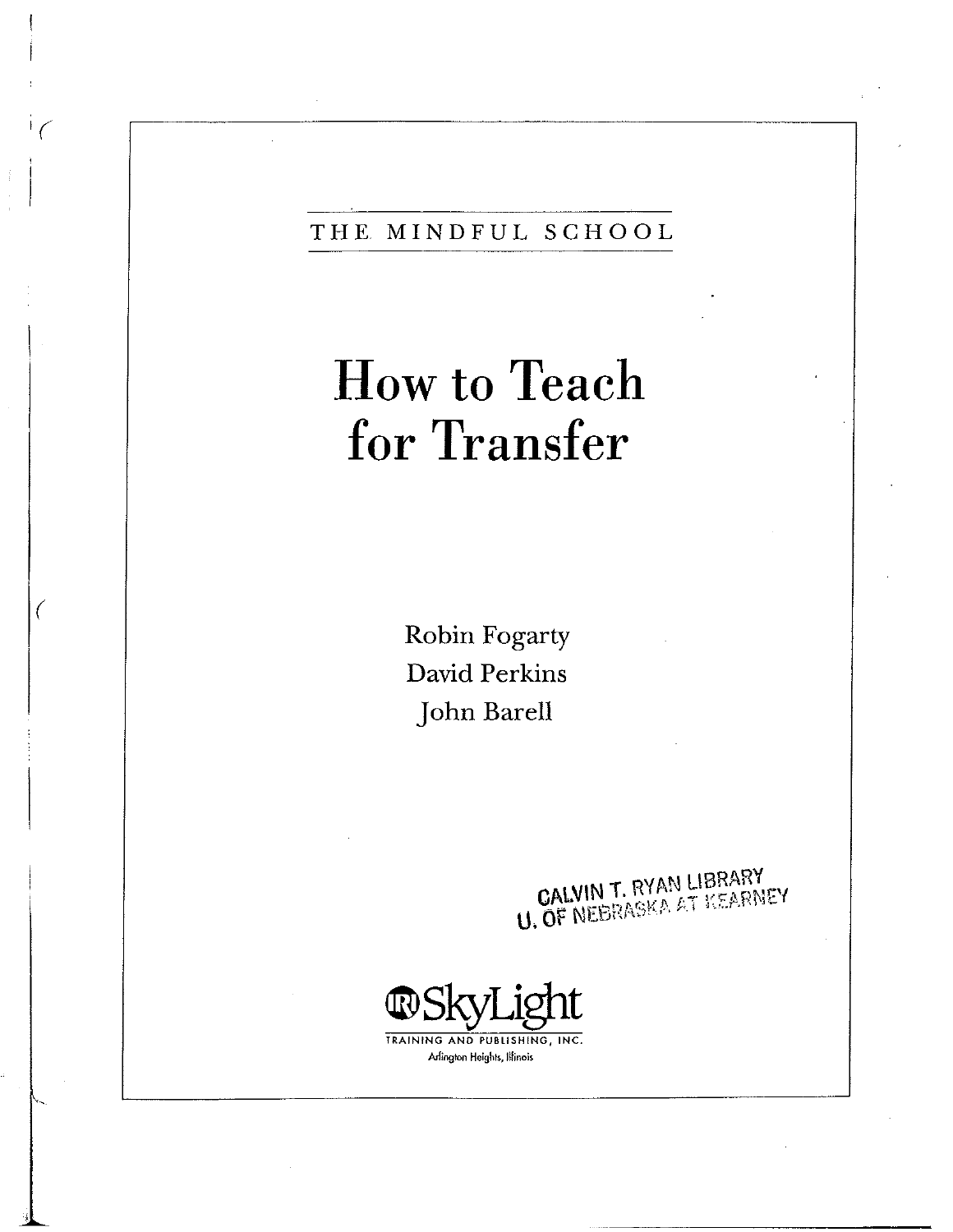|                                                                                                                                                                       | Topic Three "Somes" Worksheet                                                                         |                                                            | Date and Date                                                                                            |
|-----------------------------------------------------------------------------------------------------------------------------------------------------------------------|-------------------------------------------------------------------------------------------------------|------------------------------------------------------------|----------------------------------------------------------------------------------------------------------|
| <b>SOMETHINGS</b>                                                                                                                                                     | SOMEHOWS                                                                                              |                                                            | <b>SOMEWHERES</b>                                                                                        |
| Knowledge<br>information, facts,<br>data<br><b>Skills</b><br>prediction, inference,<br>compare and contrast<br>Concepts                                               | <b>Hugging - Low Road</b><br><b>Setting Expectations</b><br>Matching<br>Simulating                    | Modeling<br>Problem-based<br>Learning                      | <b>Within Content</b><br><b>Previous Unit</b><br>Previous Lesson<br>Subsequent Unit<br>Subsequent Lesson |
| courage, conflict,<br>systems<br><b>Attitudes</b><br>fear, hope<br>Principles                                                                                         | <b>Near Transfer</b><br><b>Bridging - High Road</b>                                                   |                                                            | <b>Across Disciplines</b><br>Math<br>Science<br><b>Social Studies</b><br>Language Arts                   |
| laws, rules, theorems<br><b>Dispositions</b><br>perseverance,<br>cooperation<br>Criteria<br>list of criteria<br>used to determine<br>the "somethings"<br>for transfer | Anticipating<br>Applications<br>Generalizing<br>Concepts<br>Using<br>Analogies<br><b>Far Transfer</b> | Parallel Problem<br>Solving<br>Metacognitive<br>Reflection | <b>Practical Arts</b><br>Into Life<br>Personal<br>School<br><b>Work</b><br>Play                          |

 $\mathbb{R}^2$ 

 $\hat{\pi}^{\pm}$  ,  $\hat{\pi}^{\pm}$  , and

 $\blacklozenge$ 

SOMEWHERES

 $\mathbf{v}$ 

The Somewheres of Transfer

 $6\overline{11}$ 

 $\sim$ 

 $\hat{A}_{\rm{max}}$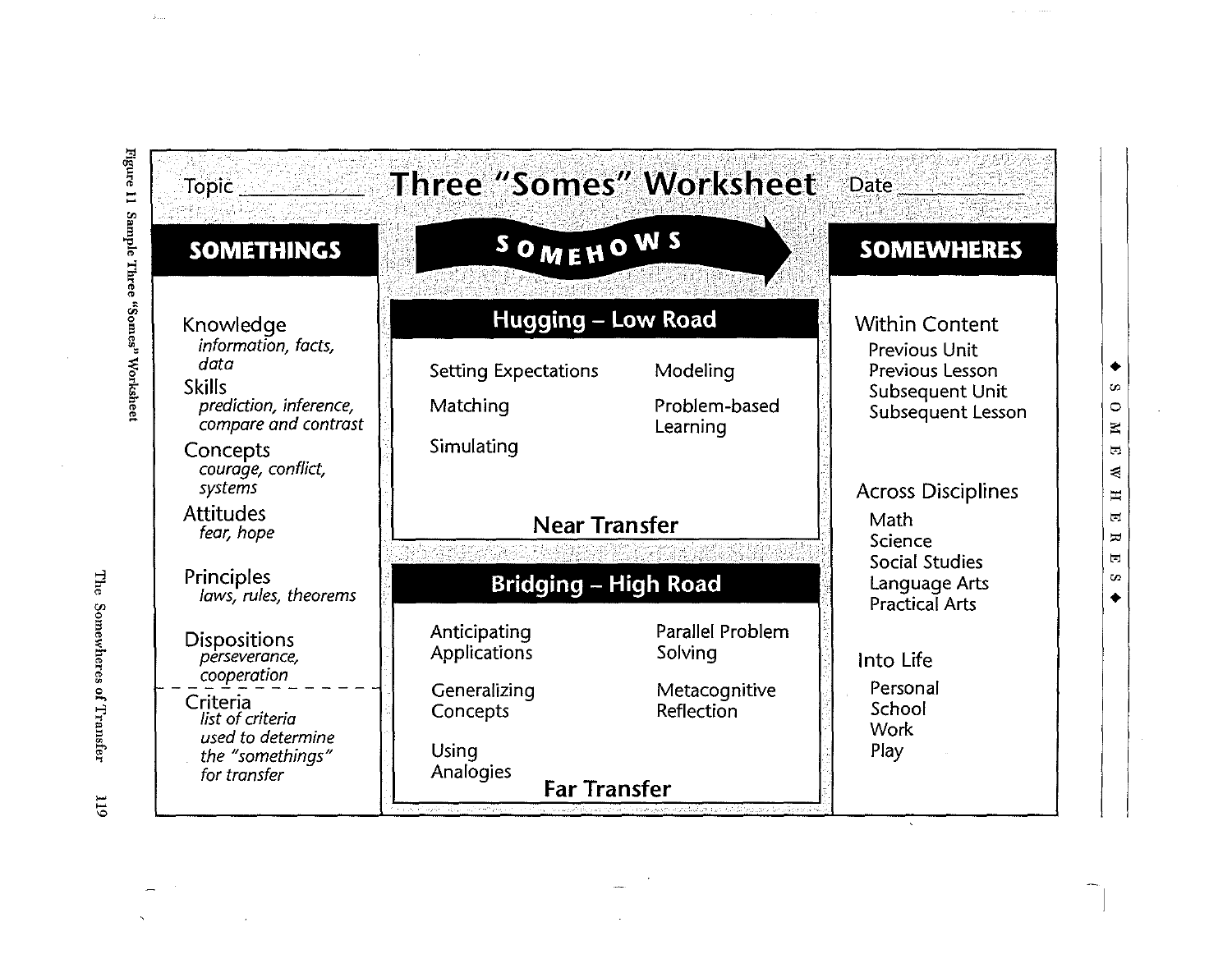# **Glossary**

ANTICIPATING APPLICATIONS (BRIDGING STRATEGY) In this strategy, the teacher asks students to brainstorm where else some knowledge or strategy they have been study~ ing might be used. Or the teacher may suggest several areas of application outside the current focus and provide brief practice with them. Thus, applications of the knowledge or strategy to the other contexts are antici~ pated rather than left to spontaneous transfer.

l' F; !'

r

For example, a history teacher might introduce concept mapping to help students represent causal patterns in historical events. After the students gain some familiarity with the technique. the tcacher might ask them to brainstorm possible applications of concept mapping to other subject matters-diagramming stories in English or concepts in mathematics, for instance.

Bo PEEP THEORY OF TRANSFER: *TRANSFER TAKES CARE OF ITSELF* The tacit theory of transfer behind most edu· cational practice is that transfer takes care of itself: students learn knowledge and skills in one context and automatically transfer what they learn to other appropriate contexts. One might call this the "Bo Peep" theory, because it treats transfer the way Bo Peep treated her sheep: "Leave them alone, and they'll come home, wagging their tails behind them." Unfortunately, research shows that the Bo Peep theory is generally mistaken. Transfer does not occur without special attention. (See "Lost Sheep theory" and "Good Shepherd theory.")

CRITERIA rOR WHAT TO TEACH FOR TRANSFER Teaching for transfer involves selecting *something* to be transferred-eertain knowledge, concepts, skills, or whatever. This, in turn, calls for thoughtful consideration of what elements of the curriculum are worth teaching for transfer (not to mention worth teaching at alll). What makes a topic worthwhile as a candidate for transfer is, of course, its potential significance in other areas. In appraising a topic's potential. one can check the following three areas:

- *• Significance within the disciplines--does* the topic have broad significance within its own and perhaps other disciplines?
- *• Societal significance-does* the topic speak to problems and concerns of society at large?
- *Student needs/interests/aspirations--does* the topic resonate with students' hopes, desires, curiosities, needs, and so on?

FAR TRANSFER A rough distinction is drawn between "near transfer" (see) and "far transfer." Far transfer refers to transfer between contexts that are very different. Here are some examples of far transfer:

- Using problem-solving skills acquired in mathematics to puzzle out an exercise in English.
- Using knowledge ofhistory to understand current events unfolding in the daily paper.
- Using knowledge from literature to think about one's own life situations.

Of course, the distinction between near and far transfer is only a rough one and there are many intermediate cases.

GENERALIZING CONCEPTS (BRIDGING STRATEGY) In this strategy, the teacher scaffolds a discussion beginning with a particular topic, leading students to generalize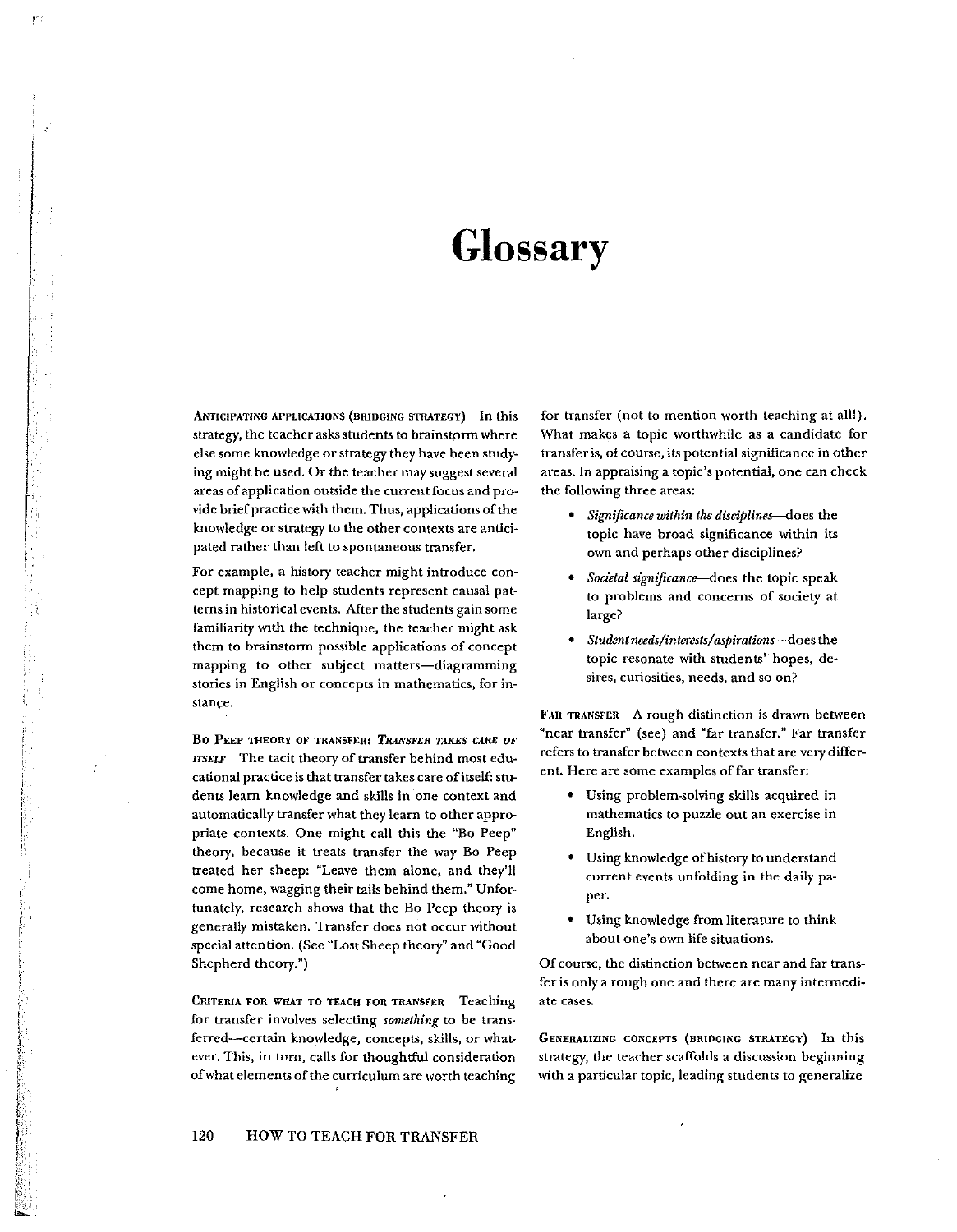from it in far~reaching ways. For example, working from a short story that students have read, the teacher might call for generalizations about human nature, and examples of those generalizations from other stories and everyday experience.

GOOD SHEPHERD THEORY OF TRANSFER: TRANSFER WILL HAP-*PEN WITH SHEPHERDING* Both research and classroom experience argue that we can obtain considerable near and far transfer ifwe teach in ways that foster transfer. Such teaching might be called "shepherding transfer," because teachers act as guides and prompters to "shepherd" knowledge and skills from one context to an· other.

HIGH ROAD TRANSFER High road transfer is one of two fundamental mechanisms of transfer identified by Gavriel Salomon and David Perkins. High road transfer occurs through *mindful abstraction* of knowledge or skills from one context and *mindful application* in an~ other context. Itis a thoughtful, effort-demanding process, intellectual in character.

High road transfer is particularly important as a way of achieving far transfer, because the mechanisms of low road transfer do not readily bridge large gaps *(see* "Low road transfer").

• A student abstracts some diagramming strategies from mathematics studies for representing problems; the student applies these diagramming strategies in En~ glish to understand the structure ofastory.

;.

- A student notices how two siblings in a novel treat one another, sometimes getting along, sometimes not getting along; the student becomes more mindful about interactions at home with a sibling, improving the relationship.
- A student learns about the principle of entropy in physics. The student abstracts the general idea that random events tend to lead to an accwnulation of haphazardness, and recognizes that entropy is at work in making his or her desk and class notes messy.

Of course, learning situations can easily mix low road and high road transfer. Both mechanisms can operate at once.

INERT KNOWLEDGE Considerable research shows that a startling amount of the knowledge that people acquire in subjectmatter instruction is "inert." This means that the knowledge is "there" in memory for the multiple~ choice quiz. But the knowledge is passive. It is not retrieved in contexts ofactive problem solving or creativ~ ity, such as writing an essay. So inert knowledge does not really contribute much to the cognitive ability of the learner except for performance on school quizzes. One of the goals of teaching transfer is teaching for active rather than inert knowledge.

KWL CHART This is a graphic organizer that helps in assessing prior knowledge and current questions for a learning task, and then helps assess what was actually learned after the task is completed. It is a triple T-Chart with the headings, "What We Enow," "\Vhat We Want to Find Out," "What We Learned."

LOST SHEEP TIIEORY OF TRANSFERI *TRANSFER DOESN'T* HAPPEN Discouraged by the track record of spontaneous transfer, some theorists have concluded that people simply do not transfer very well, especially for "far transfer" (see). Knowledge and skills acquired in one context do not apply very well to other contexts, By and large, learners have to learn anew in each distinctive context. However, considerable research shows that this theory is mistaken. Under the right conditions, learners transfer a lot. *(See* "Bo Peep theory" and "Good Shepherd theory. ")

Low ROAD TRANSFER Low road transfer is one of two fundamental mechanisms of transfer identified by Gavriel Salomon and David Perkins. Low road transfer occurs by the *automatic* triggeringofweU-learned knowledge or skills by perceptually similar situations. It is not a *very* thoughtful, intellectual process, but more of a spontaneous, reflexive one. It is thus more efficient than high road transfer, but as a trend yields near transfer much more than far transfer.

Low road transfer can reach somewhat further over time, because knowledge and skill can gradually spread from one context to a similar one, to another similar one, and so on. Thus, low road transfer is facilitated by practicing knowledge and skill in a variety of similar contexts, thus "spreading out" the knowledge or skill in question over them.

J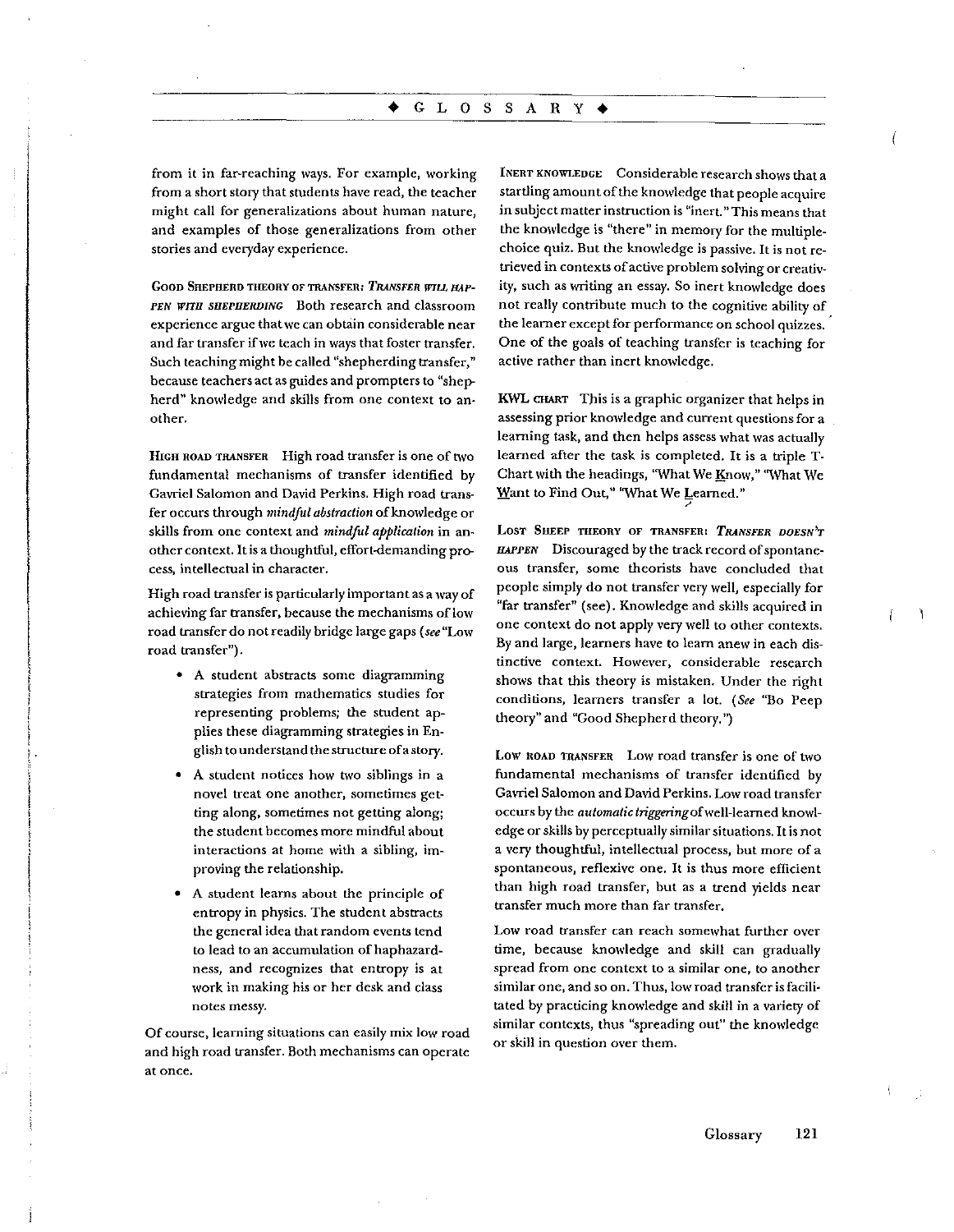Here are some examples of low road transfer:

- A student learns basic arithmetic skills in arithmetic; these are automatically evoked when an arithmetic problem arises in science.
- Students learn a problem·solving strategy for one kind of arithmetic problem. The teacher immediately gives a somewhat different kind of problem, but with some similarity. Students carry over the strategy to the new kind of problem. thus "spread~ ing" its utility more widely.
- The English teacher tcaches some basic reading strategies, giving students practice in several different kinds ofreading to "spread" the habit across multiple genres.

Of course, learning situations can easily mix low road and high road transfer. Both mechanisms can operate at oncc.

MATCHING (HUGGING STRATEGY) Matching simply means making the instructional experience just the same as the desired transfer outcome. You engage students in the very performances you are trying to develop, so there is no gap left between the instructional experience and the perfonnance.

For example, if we want students to take a stand, advocate a position, and support it with detail, we need to engage them in doing just that, for instance through class or small group debates. If we want students to learn how history speaks to contemporary events, we should engage them in thinking about exactly that.

METACOGNITION Metacognition is a technical term that means "thinking about thinking"-your own, or someone else's, or thinking about thinking in general. Most typically, what is meant is thinking about your own thinking.

There are many aspects to thinking that one can fruitfully think about-for example, how one solves problems, how one remembers and memorizes (sometimes called "metamemory"), how one monitors one's atten~ tion and keeps oneself on track (sometimes called "attention monitoring").

Metacognition is a mental activity important to high road transfer. Research shows that people who are

aware of their own thinking and reflect upon it are more likely to achieve transfer by way of the high road.

MODELING (HUGGING STRATEGY) Modeling means demonstrating the desired behavior while giving a running metacognitive monologue (or followed by a metacognitive discussion) cuing the key elements. In other words, the teacher shows and labels a model of the behavior the students are to adopt. For example, demonstrating a "pre~reading" strategy, a teacher might read aloud the headings and captions of an article, speculate aloud as to what they suggested about the whole article, and generate some questions to ask aloud while reading the article fully.

NEAR TRANSFER A rough distinction is drawn between "near transfer" and "far transfer" (see). Near transfer refers to transfer between contexts that are quite simi~ lar. Here are some examples of near transfer:

- Using a problem-solvingskill you acquired in math for another kind of problem in math.
- Using a piece of historical knowledge in thinking about another episode in history. making a comparison.
- Using driving skills for driving a car for driving a small truck.

Of course, the distinction between near and far transfer is only a rough one and there are many intermediate cases.

PARALLEL PROBLEM SOLVING (BRIDGING STRATEGY) In this bridging strategy, students solve problems with paral~ lei structure and content in two different areas. The students gain an appreciation for the similarities and contrasts between the areas, along with a better sense ofthe problem-solving processes themselves. Often, although not necessarily, one of the areas concerns personal or everyday life. For example, students from an inner city area might reason about the causes of gang warfare. Then, in similar manner, reason about the causes of international rivalry and war.

PROBLEM-BASED LEARNING (HUGGING STRATEGY) Problem-based learning means engaging students in learn~ ing a body of facts, ideas, and/or procedures through active, open-ended problem solving. The name "prob-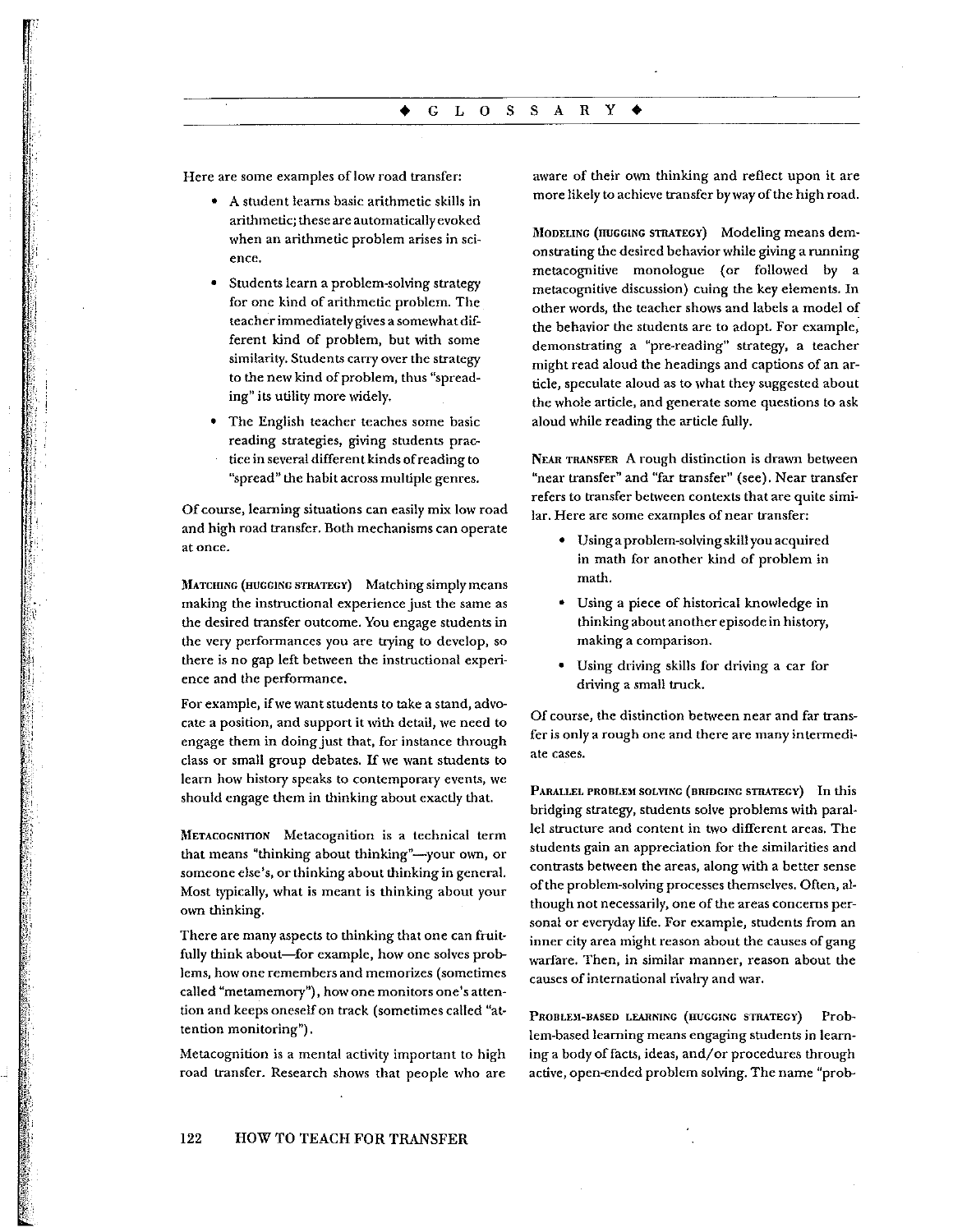#### $\triangle$  G L O S S A R Y  $\triangleleft$

lem-based learning" suggests a goal of improving problem~solving skills, and problem-based learning may do so. But this is not its principal goall Instead, the aim-is to develop *active* rather than *inert* knowledge, that is, knowledge likely to be retrieved in open-ended problem~solving situations in the future. Problembased learning is a hugging strategy because its philosophy is, "If you want active use of knowledge later, build active use of knowledge into the learning process."

SCAFFOLDING Scaffolding is an established technical term for a pattern of interaction between learners and a teacher, parent, or other person in a teaching role. In scaffolding, the teacher neither leaves the learners alone nor provides "how to" information (although the teacher may provide some infonnation to kick things off). Rather, the teacher interacts with the learners, offering leading questions, hints, and prompts to help the learners along. These questions, hints, and prompts are the "scaffold" that allows the learners to work through the problem at hand as much on their own as possible.

The art of scaffolding is a balancing act. The teacher scaffolds as little as possible, but enough to keep up the pace of the activity. The teacher reduces the scaffolding as the learners gain knowledge and confidence.

SETTING EXPECTATIONS (HUGGING STRATEGY) At the beginning of a piece of instruction, teachers can alert students to the expectation that the students will find what they learn useful in other related situations. Teachers can encourage students to anticipate using what they learn and try to be alert and flexible in seeking opportunities to do so.

For example, teaching a reading skill in English class, the teacher can alertstudents to the idea that this skill can also be used for similar kinds of reading later in the tenn, or in history class.

SmULATING (HUGGING STRATEGY) Simulating is like "matching" (see), but serves in situations where it is impossible, inconvenient, or imprudent to replicate the actual situation to which you want transfer. Instead, therefore, you simulate it. Students experience an approximation in actions and feelings of the actual situation by means of the simulation. For example, students might role-play the trial of the Big Bad Wolf of "The Three Little Pigs" to learn about bias and jury selec· tion. Students might undergo mock job interviews to prepare for real ones.

SOMETHING, SOMEHOW, SOMEWHERE This is a shorthand reminder for three things to think about when you are planning to teach for transfer. In a sentence, you are going to transfer *something* (some skill, knowledge, strategy, etc.) to *somewhere* (some other context of application-a different subject matter, everyday life, etc.). And, to do that, you have to do it *somehow.* You have to utilize one or more strategies of hugging or bridging.

In summary, you can organize your planning of teaching for transfer by asking yourself:

- Whatare the somethings (knowledge, skills, strategies, etc.) I want to transfer?
- Whatare the some hows (hugging and bridging strategies) I'm going to use to promote transfer?
- What are the *somewheres* (other subject matters, everyday life) I want to transfer to?

TRANSFER "Transfer of learning" simply means the use in a new context of knowledge and skills acquired in an earlier context. The knowledge or skills transferred can be very specific-a fact about history or grammar. Or they can be very general-a theory, a principle, a thinking skill.

USING ANALOGIES (BRIDGING STRATEGY) The teacher poses (or drawsfrom the students) a potential analogy between two very different areas and scaffolds the students in "unpacking" the analogy-elaborating on it and exploring how well it holds up, examining the similarities and differences.

For example, a teacher might invite comparisons between the atom and the solar system: In what ways are they analogous, in what ways dissimilar? In the same spirit, a teacher might invite comparisons between the family and the government of a state or nation.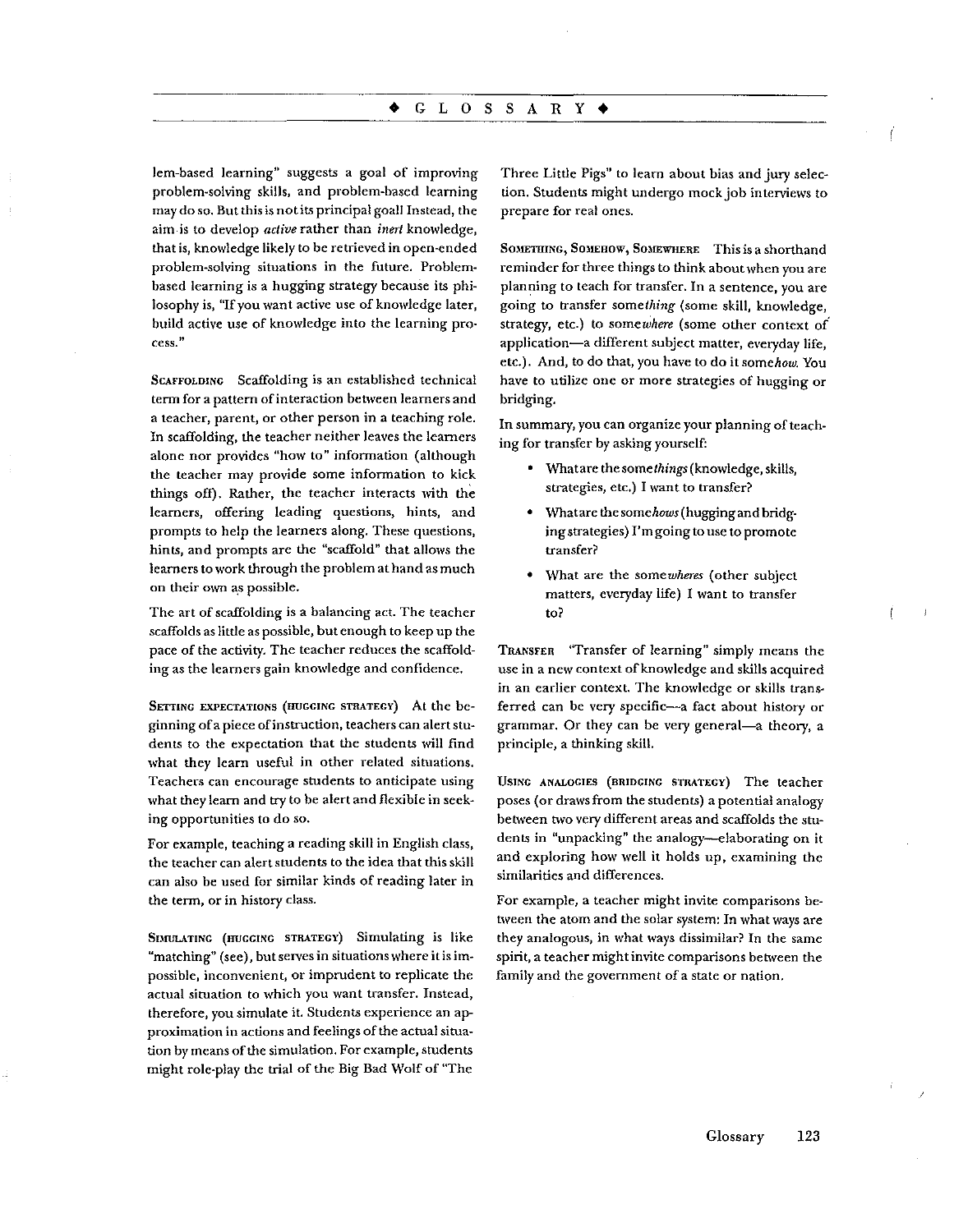#### <u>otar seb</u>  $\bullet$  s O M E T H I N  $\circ$  s  $\bullet$  and  $\bullet$  s

 $\mathcal{A}^{\text{max}}_{\text{max}}$ 

 $\hat{\mathbf{v}}$ 

| Finding the "Somethings"<br>Topic: |                     |
|------------------------------------|---------------------|
|                                    |                     |
| <b>Skills</b><br>Knowledge         |                     |
| <b>Attitudes</b><br>Concepts       |                     |
| Principles                         | <b>Dispositions</b> |
|                                    |                     |

 $\overline{\phantom{a}}$ 

 $\frac{1}{\sqrt{2}}$ 

**Use this planner to scan for the possibilities of "somethings" worth teaching for transfer.**

 $\ddot{\phantom{1}}$ 

/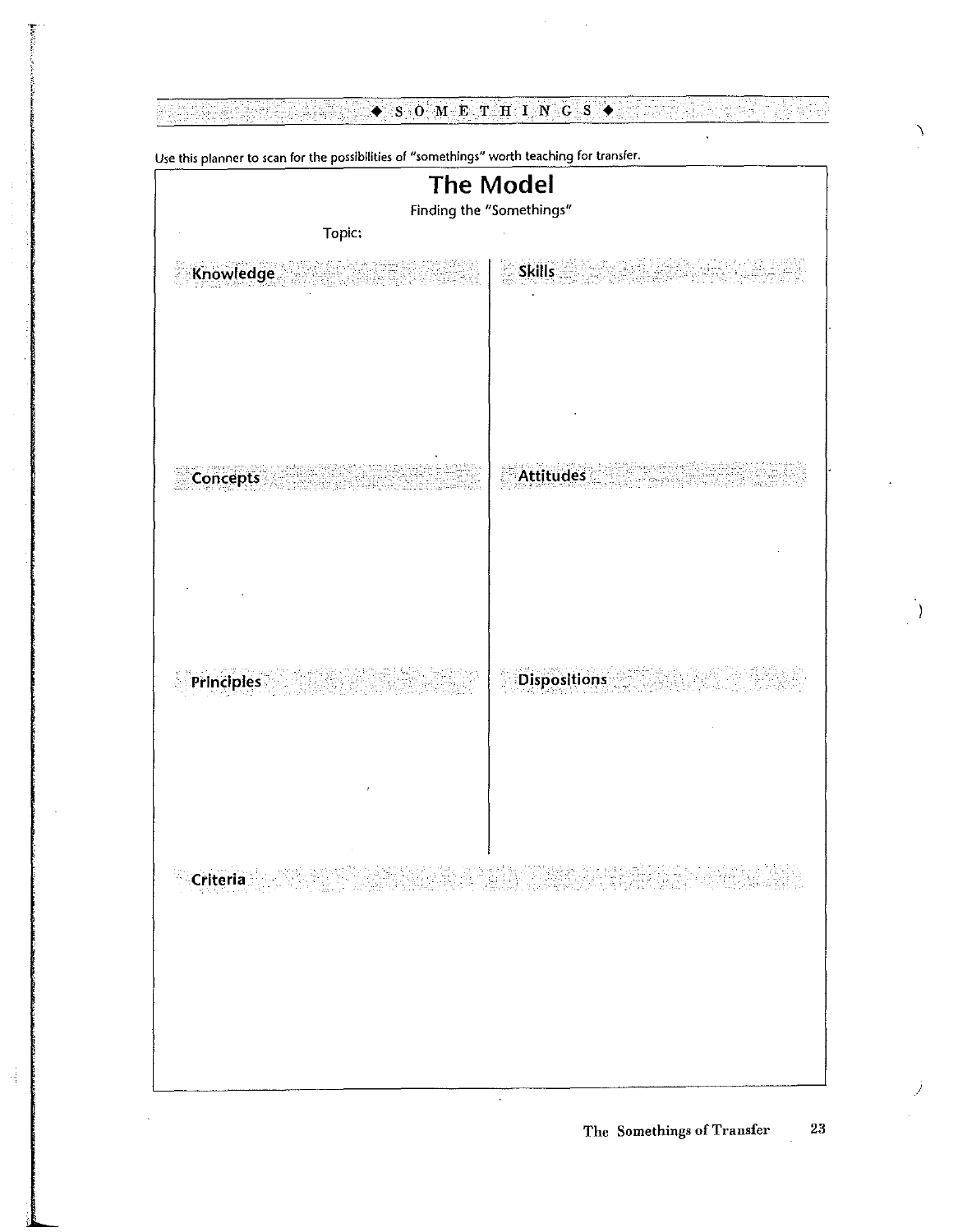#### $\bullet$  S O M E T H I N C S  $\bullet$ rt<br>K tiforn G y.<br>Ka 23. Ý,

| $O$ and $O$ and $O$ and $O$ and $O$ | <b>The Model</b><br>Finding the "Somethings" |
|-------------------------------------|----------------------------------------------|
| Topic:                              |                                              |
| Knowledge                           | <b>Skills</b>                                |
| <b>Concepts</b>                     | <b>Attitudes</b>                             |
| <b>Principles</b>                   | <b>Dispositions</b>                          |
|                                     |                                              |
| $\sim 100$ km s $^{-1}$             |                                              |

Lise this planner to scan for the possibilities of "somethings" worth teaching for transfer.

j.

j.

 $\ddot{\phantom{1}}$ 

€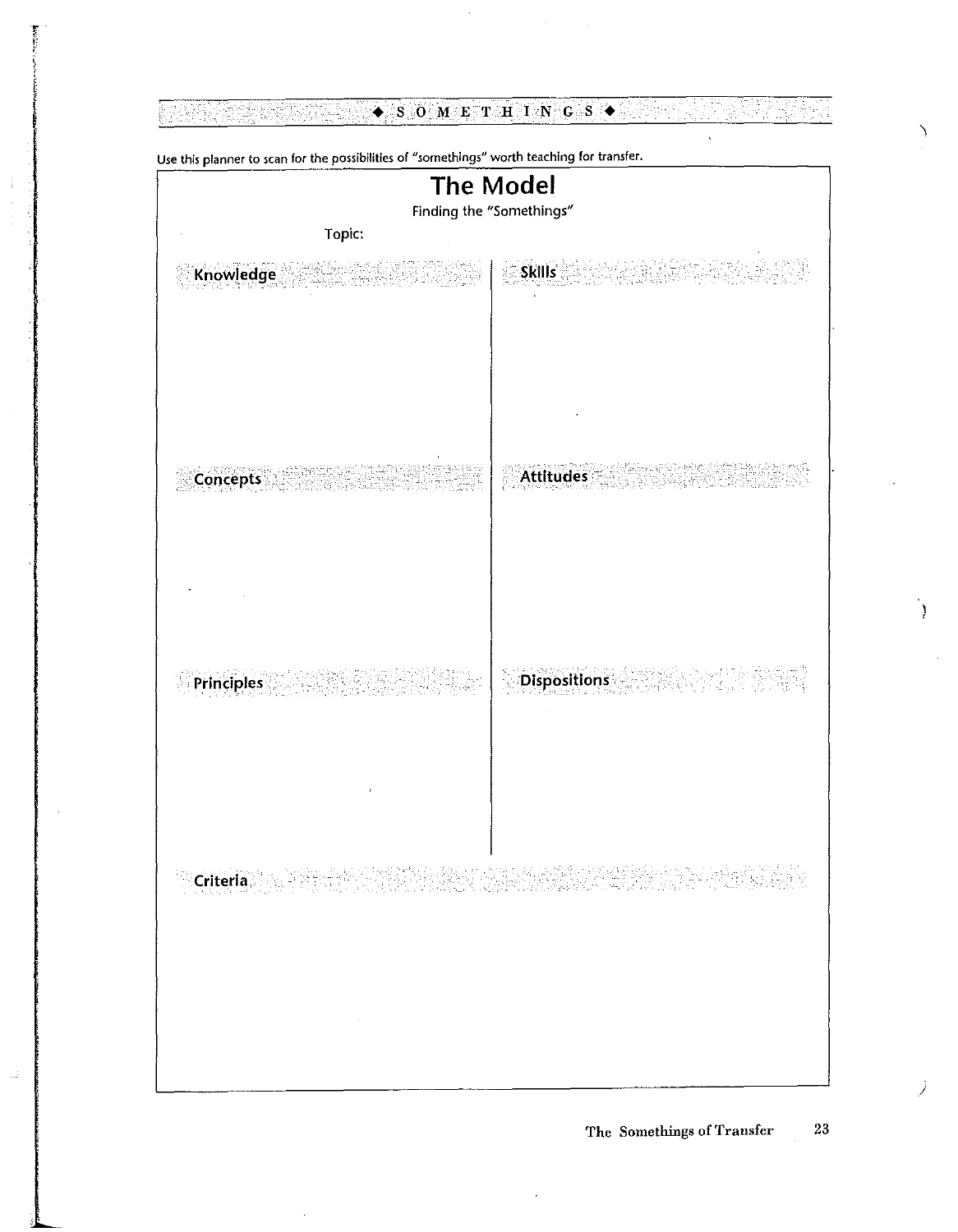|                          | <b>Setting Expectations</b><br>Your Example                                                                                                                                                                                                                                                                                                                                                                                                                                                                  |
|--------------------------|--------------------------------------------------------------------------------------------------------------------------------------------------------------------------------------------------------------------------------------------------------------------------------------------------------------------------------------------------------------------------------------------------------------------------------------------------------------------------------------------------------------|
| transfer.<br>Focus:      | THINK AHEADto a lesson, unit, topic, chapter, or theme. Note some ways to set expectations for<br>future use; anticipate relevance; develop rationale for shepherding transfer of the targeted<br>somethings. Include ways to set expectations prior to the instruction (Why bother to learn this?),<br>throughout the instructional unit (What does this remind you of?), and for short-term and long-term<br>use following the teaching (How can you use this?). Design by setting expectations to hug for |
|                          | <b>Beginning of the Lesson</b>                                                                                                                                                                                                                                                                                                                                                                                                                                                                               |
|                          | Identify somethings with transfer potential.                                                                                                                                                                                                                                                                                                                                                                                                                                                                 |
|                          | Middle of the Lesson<br>Remind students of targeted somethings and how they might be used.                                                                                                                                                                                                                                                                                                                                                                                                                   |
|                          |                                                                                                                                                                                                                                                                                                                                                                                                                                                                                                              |
| <b>End of the Lesson</b> |                                                                                                                                                                                                                                                                                                                                                                                                                                                                                                              |
|                          | Where else might we use this?                                                                                                                                                                                                                                                                                                                                                                                                                                                                                |
|                          |                                                                                                                                                                                                                                                                                                                                                                                                                                                                                                              |
|                          |                                                                                                                                                                                                                                                                                                                                                                                                                                                                                                              |

36 HOW TO TEACH FOR TRANSFER

τj

 $\frac{1}{2}$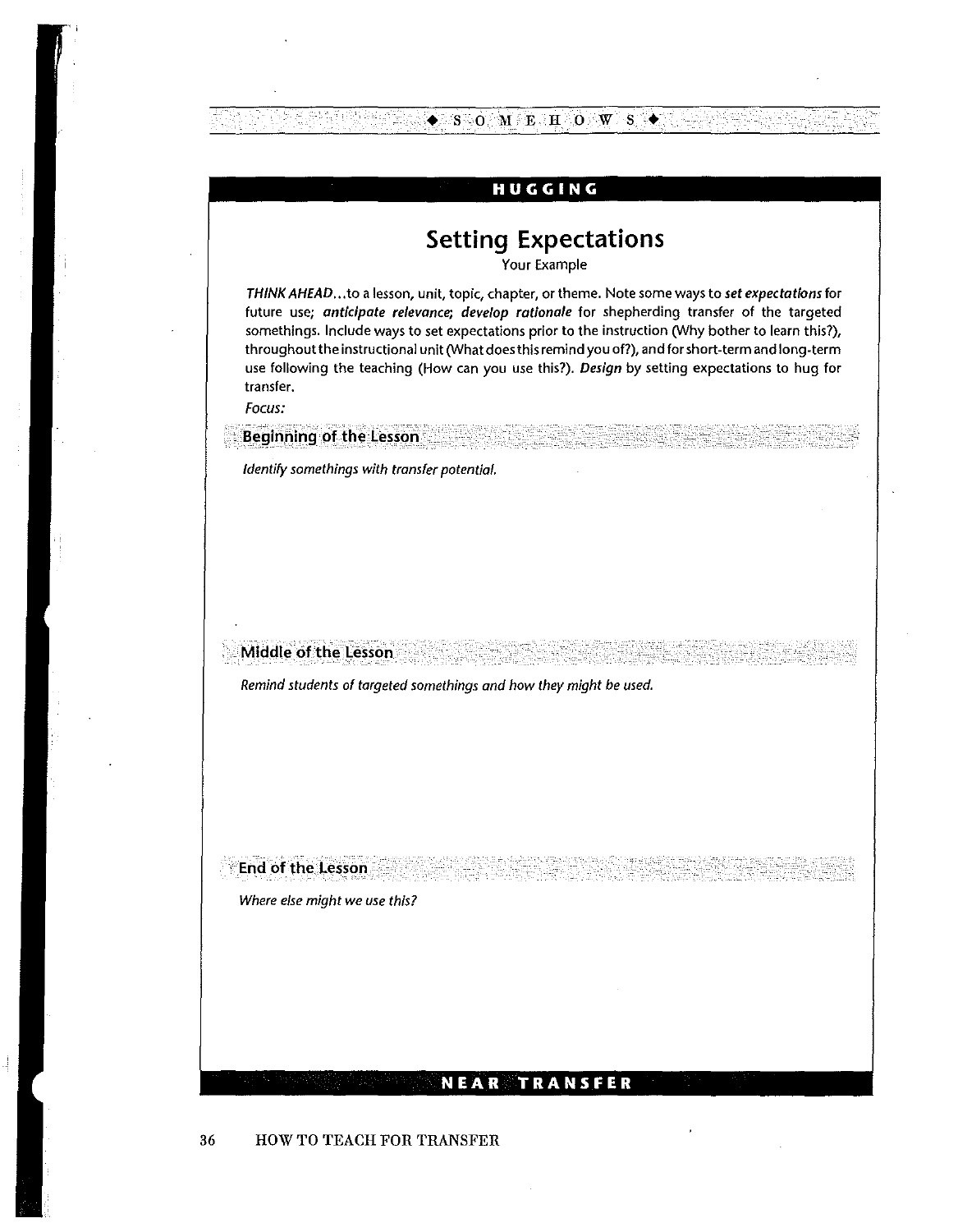|                      | HUGGING                                                                                                                                                                                                                                                                                                                                                                                                                                                                                                                                                     |
|----------------------|-------------------------------------------------------------------------------------------------------------------------------------------------------------------------------------------------------------------------------------------------------------------------------------------------------------------------------------------------------------------------------------------------------------------------------------------------------------------------------------------------------------------------------------------------------------|
|                      | Matching<br>Your Example                                                                                                                                                                                                                                                                                                                                                                                                                                                                                                                                    |
| Focus:               | THINK AHEAD to a lesson, unit, topic, chapter, or theme. Note some ways to engage students in<br>the desired performance; immerse students in the expected learning; or construct an experiential<br>design to shepherd transfer of the targeted somethings. Include: procedural guided learning tasks<br>(step-by-step recipes); experiential hands-on approaches (manipulation or lab experiments); or<br>immersion into the field of study (a French immersion class or an archaeological dig). Design with<br>matching to hug for the desired transfer. |
|                      | <b>Beginning of the Lesson</b>                                                                                                                                                                                                                                                                                                                                                                                                                                                                                                                              |
|                      |                                                                                                                                                                                                                                                                                                                                                                                                                                                                                                                                                             |
| Middle of the Lesson |                                                                                                                                                                                                                                                                                                                                                                                                                                                                                                                                                             |
|                      | Are students practicing the desired behavior?                                                                                                                                                                                                                                                                                                                                                                                                                                                                                                               |
|                      |                                                                                                                                                                                                                                                                                                                                                                                                                                                                                                                                                             |

**NEAR TRANSFER**

## 42 HOW TO TEACH FOR TRANSFER

NAMES OF STREET

 $\frac{1}{\sqrt{2}}$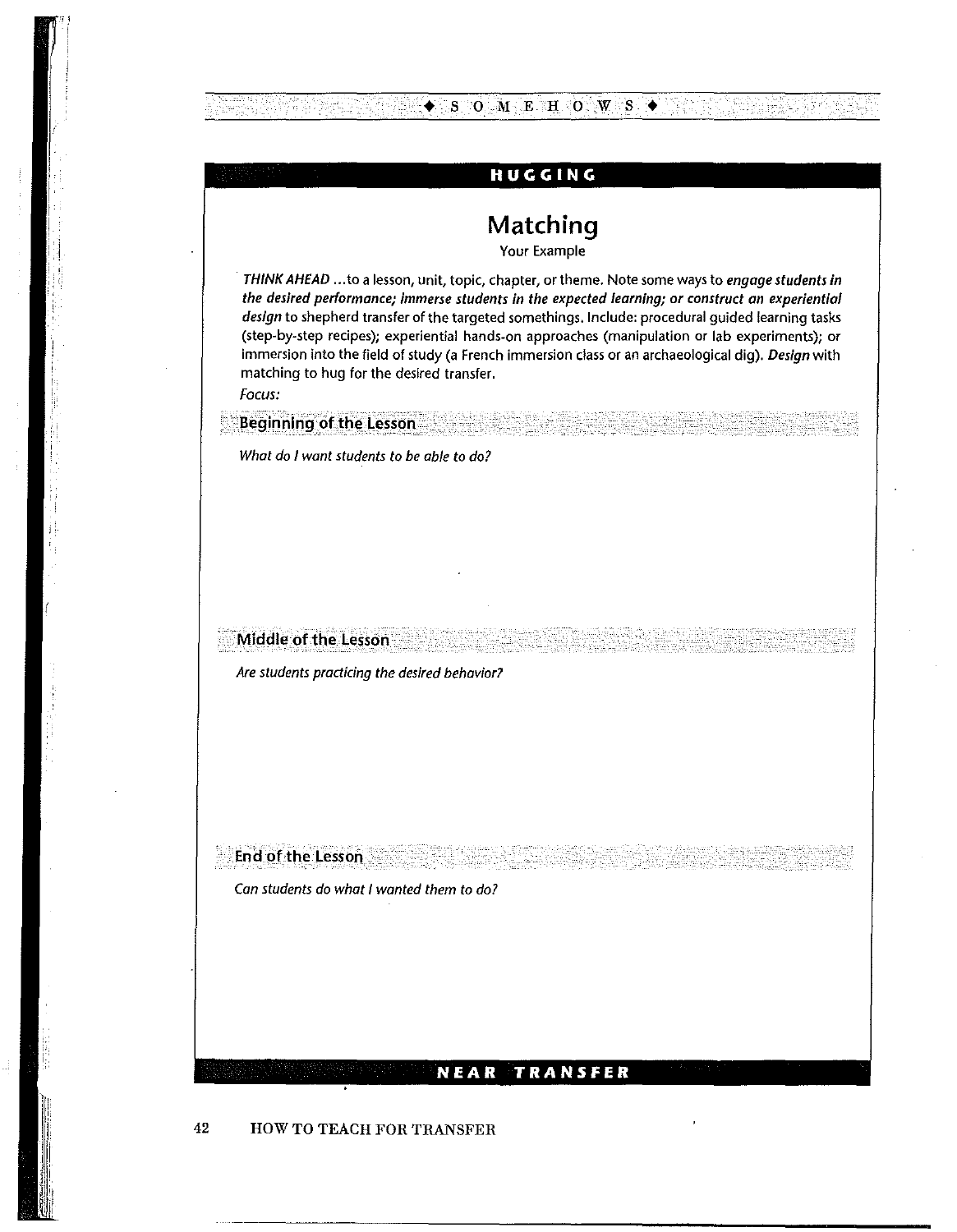|                      | Simulating<br>Your Example                                                                                                                                                                                                                                                                                                                                                                                                                          |
|----------------------|-----------------------------------------------------------------------------------------------------------------------------------------------------------------------------------------------------------------------------------------------------------------------------------------------------------------------------------------------------------------------------------------------------------------------------------------------------|
|                      | THINK AHEADto a lesson, unit, topic, chapter, or theme. Note some ways to simulate the "real<br>thing"; to role play or act out; and to personify or pretend in order to shepherd transfer of the<br>targeted somethings. Include ways to simulate (setting up prototypes); role play or act out<br>(assigning specific parts); personify or pretend (assuming actions and feelings of another). Design<br>for transfer of the targeted somethings. |
| Focus:               |                                                                                                                                                                                                                                                                                                                                                                                                                                                     |
|                      | <b>Beginning of the Lesson</b>                                                                                                                                                                                                                                                                                                                                                                                                                      |
|                      | How can we simulate the real thing?                                                                                                                                                                                                                                                                                                                                                                                                                 |
|                      |                                                                                                                                                                                                                                                                                                                                                                                                                                                     |
|                      |                                                                                                                                                                                                                                                                                                                                                                                                                                                     |
|                      |                                                                                                                                                                                                                                                                                                                                                                                                                                                     |
|                      |                                                                                                                                                                                                                                                                                                                                                                                                                                                     |
|                      |                                                                                                                                                                                                                                                                                                                                                                                                                                                     |
| Middle of the Lesson |                                                                                                                                                                                                                                                                                                                                                                                                                                                     |
|                      | How realistic is the simulation?                                                                                                                                                                                                                                                                                                                                                                                                                    |
|                      |                                                                                                                                                                                                                                                                                                                                                                                                                                                     |
|                      |                                                                                                                                                                                                                                                                                                                                                                                                                                                     |
|                      |                                                                                                                                                                                                                                                                                                                                                                                                                                                     |
|                      |                                                                                                                                                                                                                                                                                                                                                                                                                                                     |
|                      |                                                                                                                                                                                                                                                                                                                                                                                                                                                     |
| End of the Lesson    |                                                                                                                                                                                                                                                                                                                                                                                                                                                     |
|                      | How accurate has our simulation been?                                                                                                                                                                                                                                                                                                                                                                                                               |
|                      |                                                                                                                                                                                                                                                                                                                                                                                                                                                     |
|                      |                                                                                                                                                                                                                                                                                                                                                                                                                                                     |

## 48 HOW TO TEACH FOR TRANSFER

, ;<br>;

3.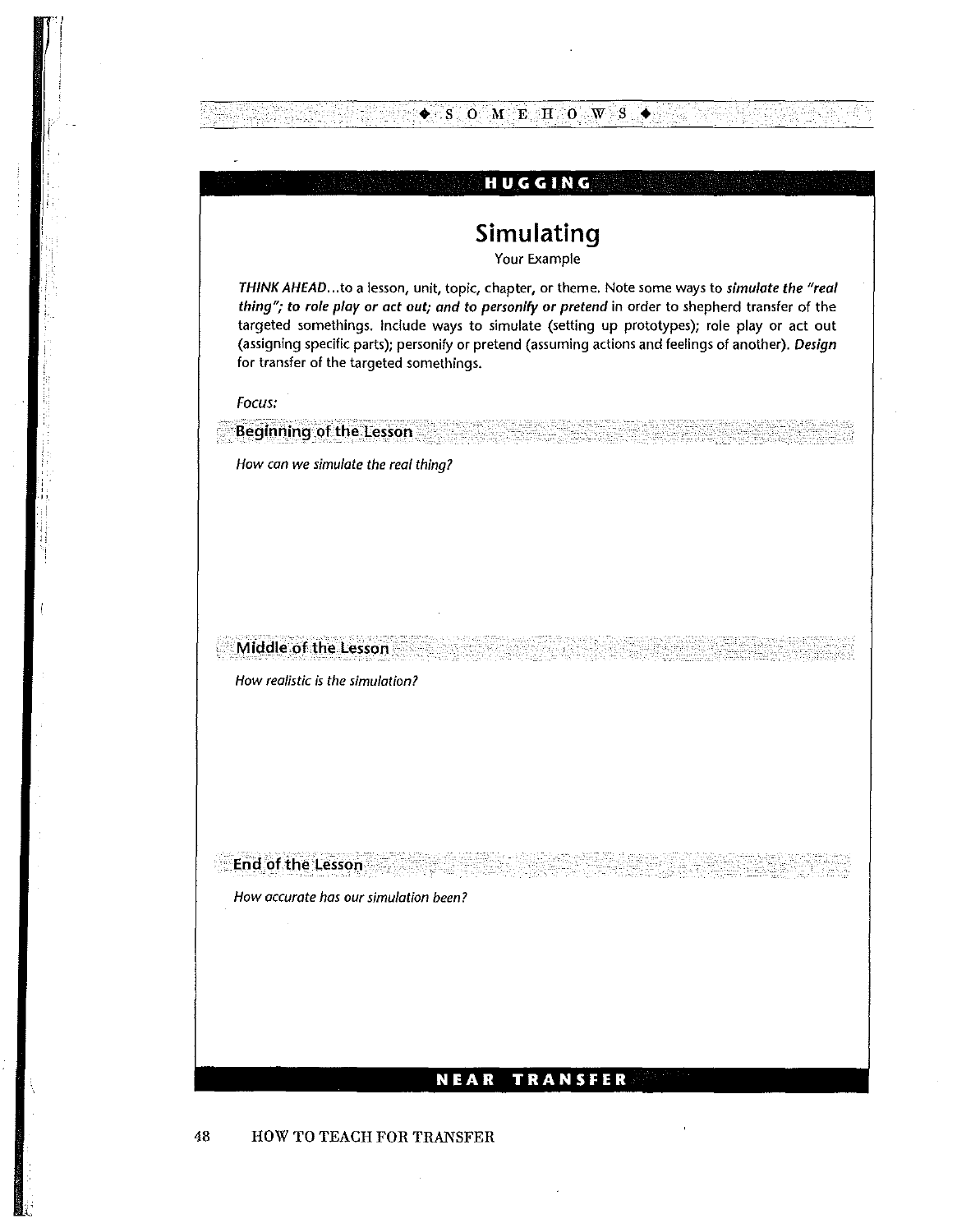

54 HOW TO TEACH FOR TRANSFER

;[ I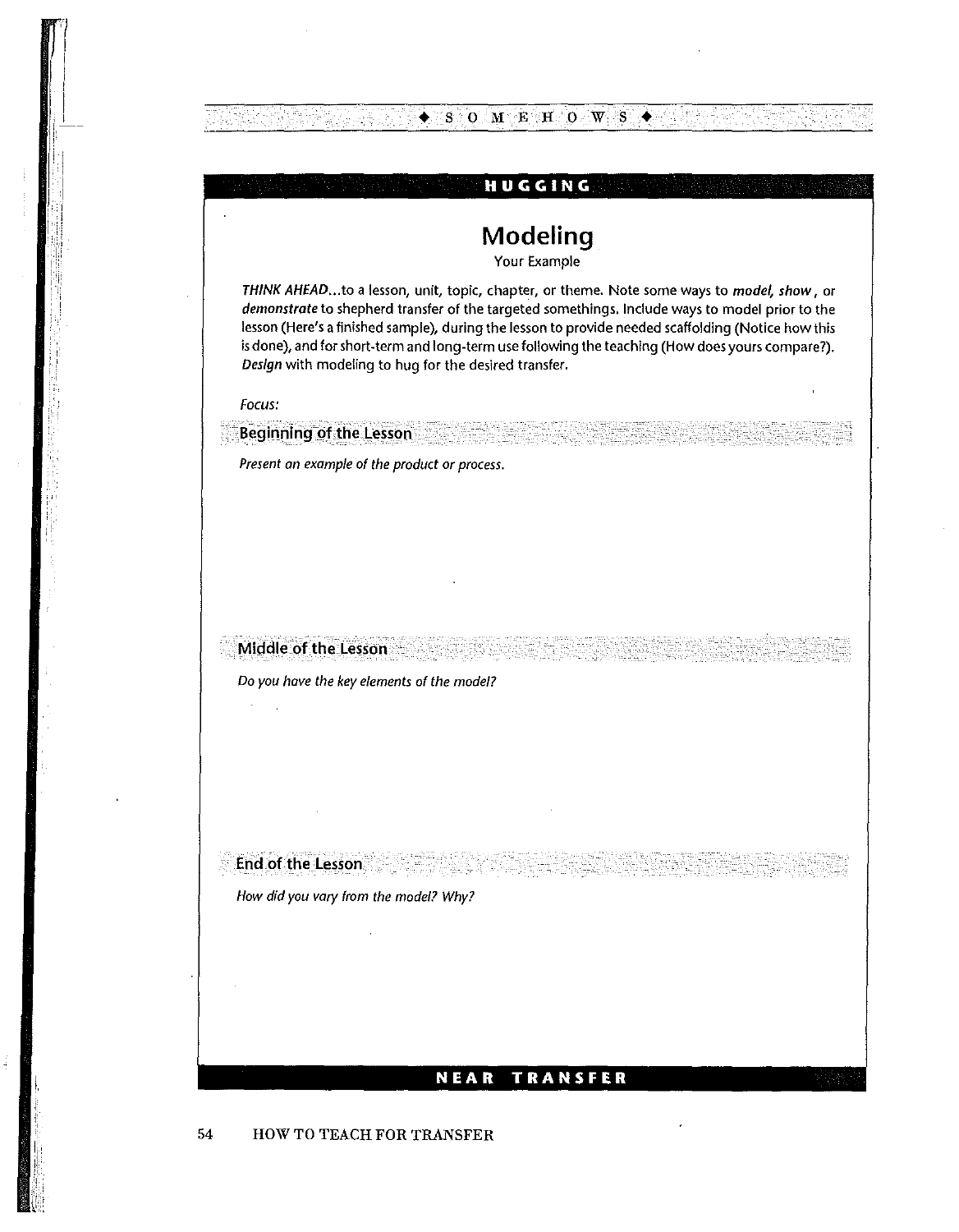# **Problem-based Learning**

**HUGGING**

 $\blacklozenge$  SOMEHOWS  $\blacklozenge$ 

Your Example

THINK AHEAD...to a lesson, unit, topic, chapter, or theme. Note the opportunities to create problematic situations orconstruct experiential episodes orfield work In which students pull together orlocote relevant Information to shepherd transter of the targeted somethings. Include: prototypicalscenarios (set up a mock trial or voyage); real-life experiences(outdoor education); and field work (taking over as principal for the day). Design for transfer of the targeted somethings.

Focus:

How can I create a problem-solving situation?

Middle of the Lesson

**Beginning of the Lesson** 

**Monitor the experience for universal learnings.** 

**End of the Lesson** 

How does this help us understand?

## **NEAR TRANSFER**

60 HOW TO TEACH FOR TRANSFER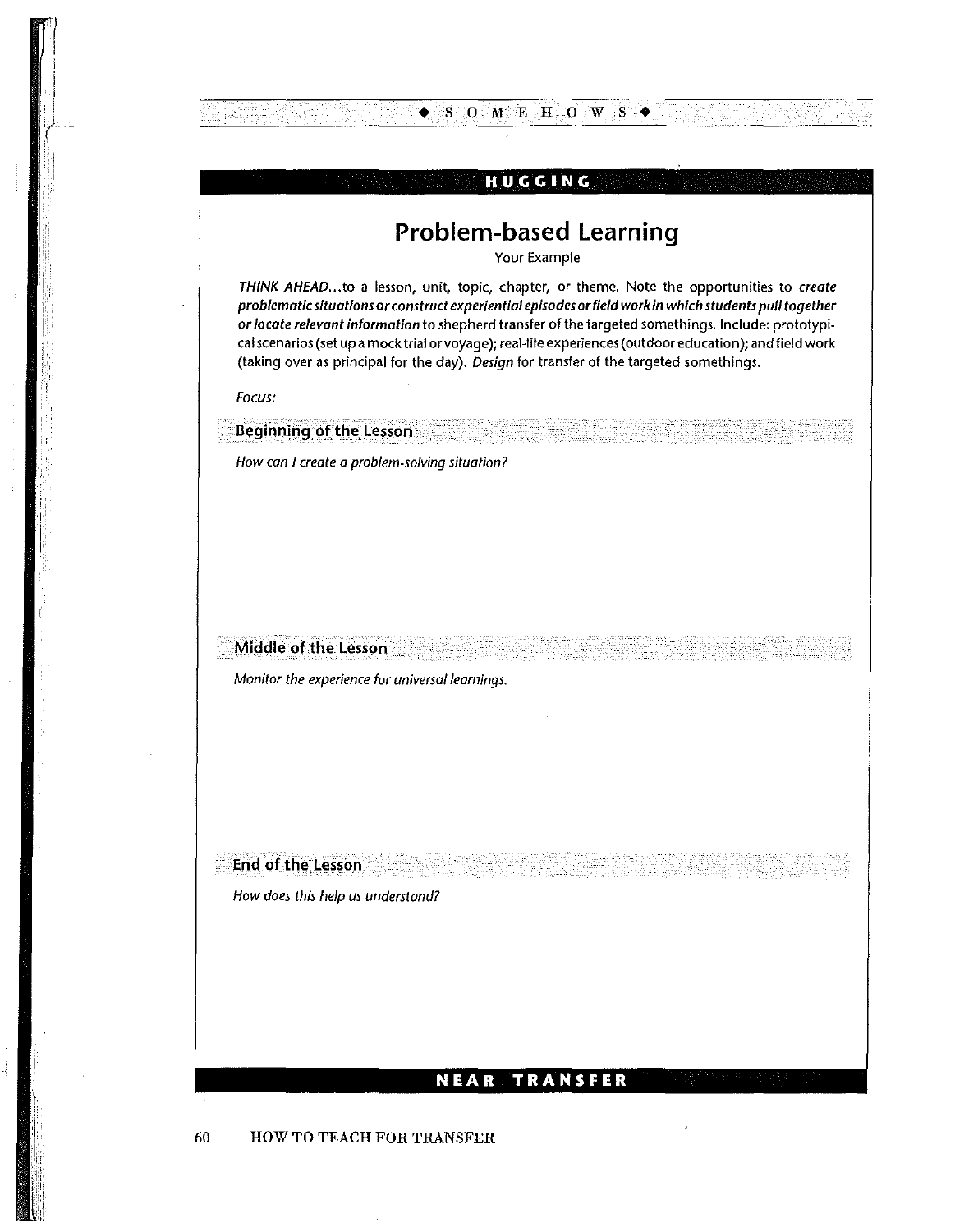$\blacklozenge$ ; S  $\bigcirc$  M  $\bigcirc$  E  $\bigcirc$  O W  $\bigcirc$  S  $\bigcirc$ 

# **Anticipating Applications**

Your Example

THINK AHEAD...to a lesson, unit, topic, chapter, or theme. Note opportunities to anticipate *applications; predict future use;scout for relevant transfer; orspeculate on applications***to shepherd** transfer of the targeted somethings. Include: ways to anticipate appiications (How might you use this in science class?); ways to predict future use (Imagine using this when \_\_.); ways to scout for relevant transfer (Brainstorm or survey others for possible uses of this \_\_\_\_. Where might it apply?). Design applications to bridge for transfer.

Focus:

**Beginning of the Lesson** 

How might we use this elsewhere?

e, p 나 대리 대리

Middle of the Lesson

Look for ways to use this beyond this science closs.

Where can we apply this in life?

End of the Lesson

## **FAR TRANSFER**

## 70 HOW TO TEACH FOR TRANSFER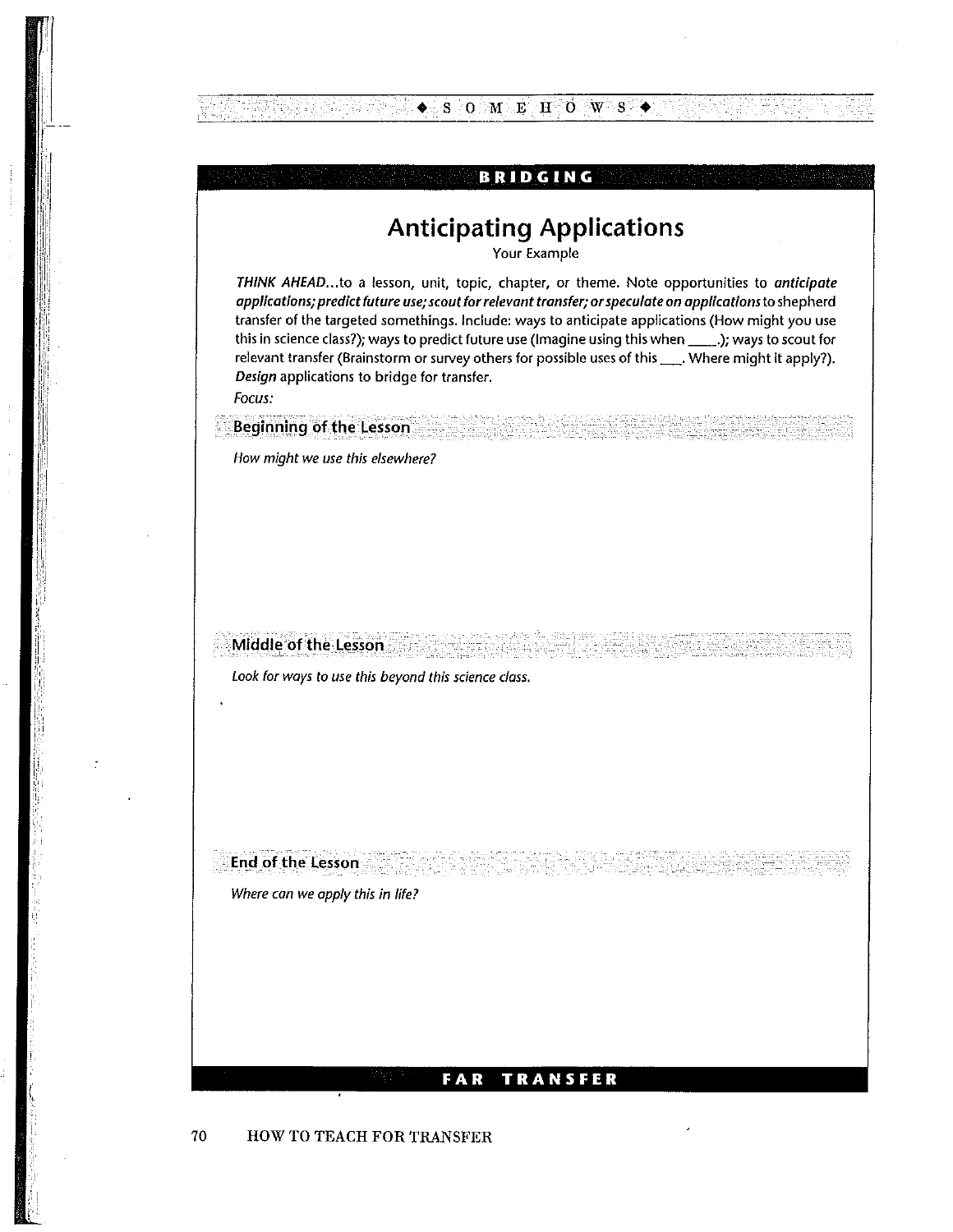$\blacklozenge$  S O M E H O W S

# **Generalizing Concepts**

Your Example

*THINK AHEAD...*to a lesson, unit, topic, chapter, or theme. Note opportunities to *generalize concepts; pull out the generic piece; apply universally; find underlying truths* or *"big ideas"* to shepherd transfer of the targeted somethings. Include ways to pull out the generic piece (What is a common thread running through both stories?); ways to apply universally (What is the moral or lesson here?); ways to find underlying truths (Find a meaningful quote for this); ways to highlight the "big ideas" (What is the most important thing to remember here?). *Design* for transfer. *Focus:*

و وی در ایران میں اسپیدا اور اسپانیوں ایران<br>دونوں داخل دیکھا یا جائزا (اسپانیوں ایران

*Be alert* to *key characteristics.*

Middle of the Lesson

End of the Lesson

**Beginning of the Lesson** 

*What ideas seem* **to** *have transfer potential?*

*What are the big ideas that we con use?*

## **FAR TRANSFER**

76 HOW TO TEACH FOR TRANSFER

if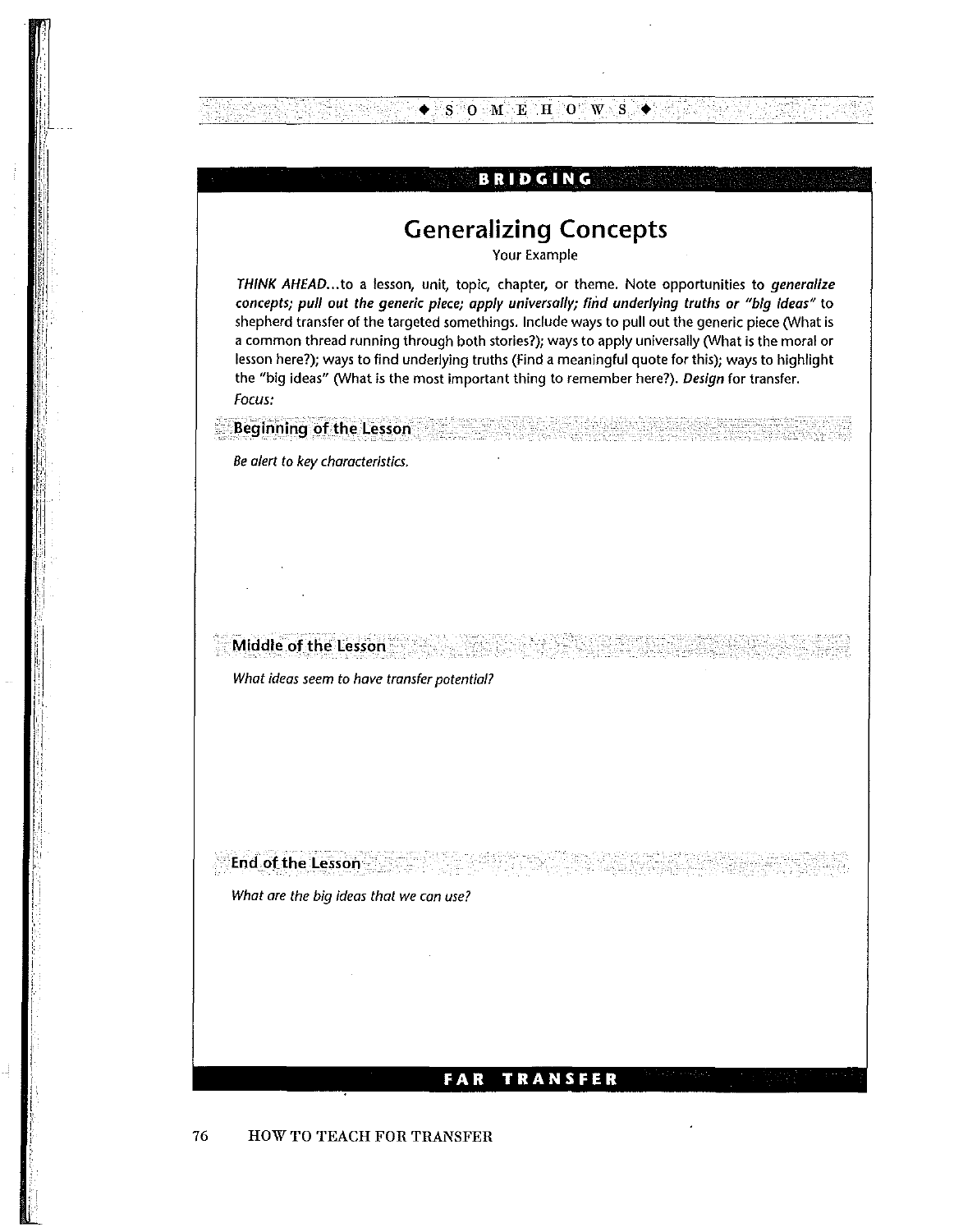$\bullet$  SOMEHOWS $\bullet$ 

# **Using Analogies**

Your Example

THINK AHEAD...to a lesson, unit, topic, chapter, or theme. Note opportunities to use analogies; analyze analogies; compare and create metaphors; and make creative connections to shepherd transfer of the targeted somethings. Include ways to use analogies (How is an atom like the solar system?); ways to analyze analogies (Let's examine all the ways a suitcase is like fear. The handle is like the grip it has on you.); waysto compare metaphors(Describe how agood book is like a summer romance.); ways to make connections (Both thinking and golf require a clear direction.). Design for **transfer.**

Focus:

**Beginning of the Lesson** 

Think how the topic is like something else.

*. What similarities are you noticing?*

Middle of the Lesson

Analyze these metaphors.

**End of the** Lesson

## **FAR TRANSFER**

82 HOW TO TEACH FOR TRANSFER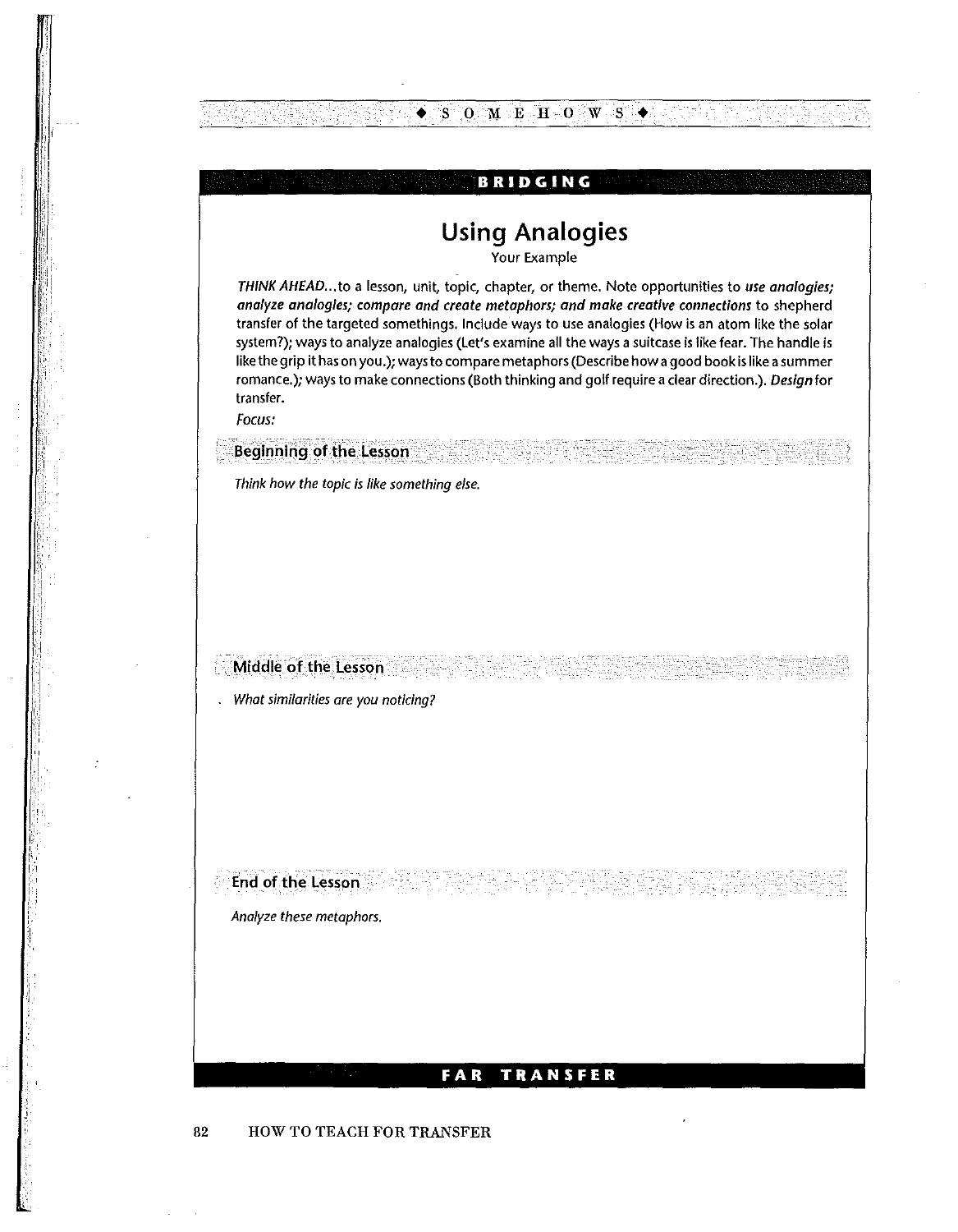$\bullet$  S O M E H O W S

# **Parallel Problem Solving**

Your Example

THINK AHEAD...to a lesson, unit, topic, chapter, or theme. Note ways to structure parallel problems; associate one Idea with a sImilaridea; parallel a personalsliuation with a similar, but more universal situation to shepherd transfer of the targeted somethings. Include: ways to structure parallel problems (Think of a personal instance when you were afraid to ask. What did you do?); ways to associate one idea with a similar idea (What does this remind you of?); ways to parallel personal situationswith similar but more universal situations (Compare the structure of our presidency to the English monarchy.). Design for transfer to the targeted somethings.

Focus:

■ 2000年10月12日 10月12日 10月12日 10月20日 10月20日 10月20日 10月20日 10月20日 10月20日 10月20日 10月20日 10月20日 10月20日 10月

**Beginning of the Lesson** 

Think of a similar conflict situation.

Middle of the Lesson How *are these situations similar/dissimilar?*

End of the Lesson

*How do our learnings in one situation transfer* **to** *the other?*

### **FAR TRANSFER**

### 88 HOW TO TEACH FOR TRANSFER